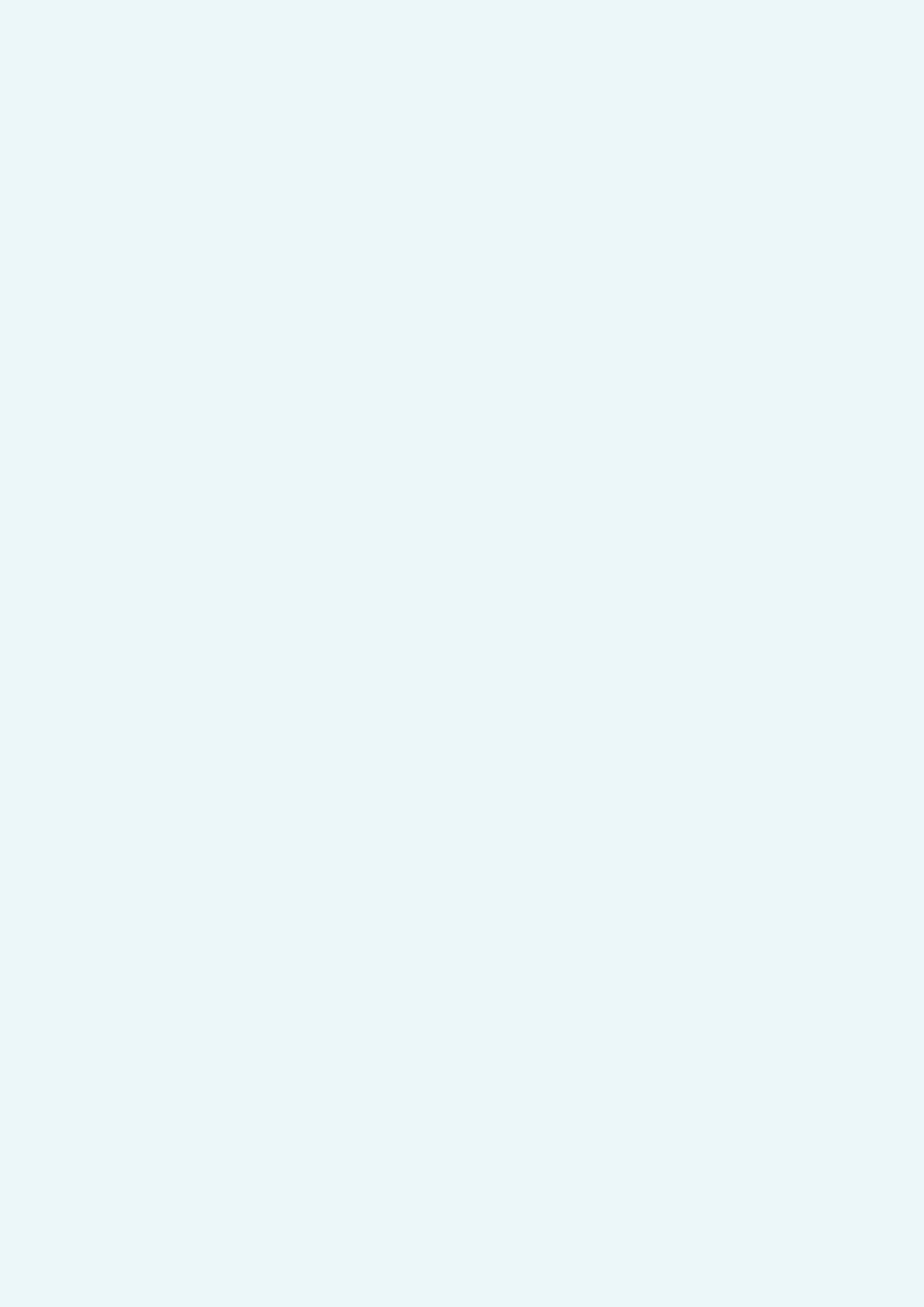# **Women in the Libyan Job Market Reality and Challenges**

By

**Hala Bugaigis** 

Executive director Jusoor Center for Studies and Development

#### **Mohamed Tantoush**

Researcher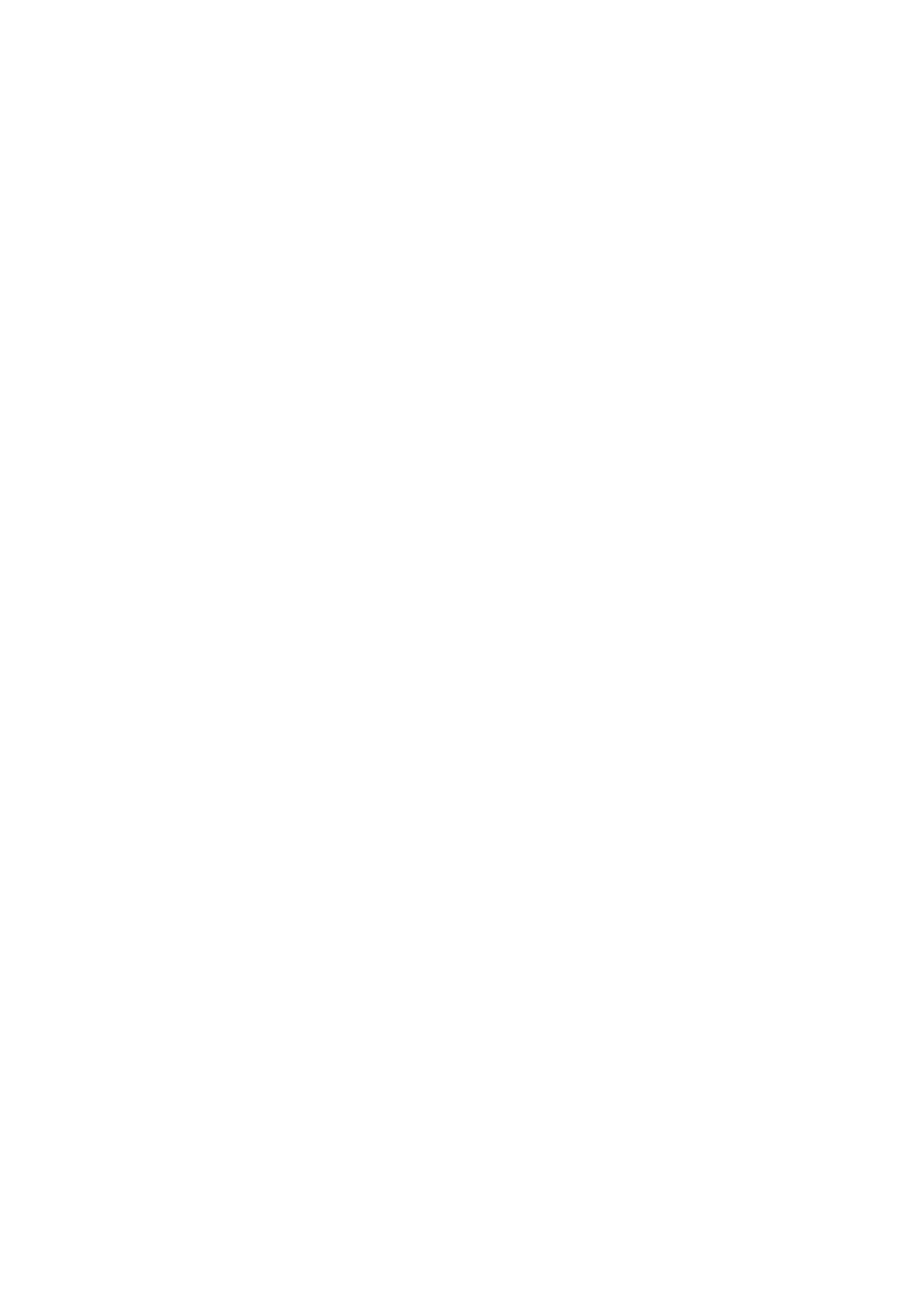## **CONTENTS**

|                  | <b>TABLES AND CHARTS</b>                                                                                                         | 07              |
|------------------|----------------------------------------------------------------------------------------------------------------------------------|-----------------|
|                  | <b>INTRODUCTION</b>                                                                                                              | 08              |
|                  | <b>STUDY METHODOLOGY</b>                                                                                                         | 10 <sup>°</sup> |
|                  | SECTION ONE: A GENERAL OVERVIEW OF THE WORK<br>ENVIRONMENT IN LIBYA                                                              | 11              |
| 1.1              | A GENERAL OVERVIEW OF THE WORK ENVIRONMENT IN LIBYA                                                                              | 11              |
| 1.2 <sub>2</sub> | AN OVERVIEW OF WOMEN'S SITUATION IN LIBYA                                                                                        | 12              |
|                  | 1.2.1<br>WOMEN IN POLITICAL AND ECONOMIC CONTEXTS                                                                                | 12              |
|                  | 1.2.2<br>OVERVIEW OF WORKING WOMEN'S RIGHTS IN LIBYAN LEGISLATION                                                                | 13              |
|                  | 1.2.3<br><b>WOMEN AND LABOR LEGISLATION</b>                                                                                      | 13              |
|                  | SECTION TWO. QUANTITATIVE DATA ANALYSIS: THE SITUATION<br>REGARDING WOMEN'S CONTRIBUTIONS IN THE JOB MARKET                      | 15              |
| 2.1              | ASSESSMENT OF DATA FROM THE GENERAL CENSUS OF 2006                                                                               | 15              |
|                  | 2.2 ASSESSMENT OF DATA AND STATISTICS FROM THE 2013 WORK<br><b>SURVEY</b>                                                        | 21              |
|                  | 2.2.1<br><b>GENERAL STATISTICS AND PARTICIPATION IN THE JOB MARKET</b>                                                           | 21              |
|                  | 2.2.2 CONTRIBUTIONS OF DIFFERENT SECTORS                                                                                         | 21              |
|                  | 2.2.4 SUMMARY OF THE GENERAL SITUATION OF WOMEN IN THE<br>JOB MARKET AS INDICATED BY THE 2006 STATISTICS AND<br><b>2013 DATA</b> | 23              |
|                  | SECTION THREE. QUALITATIVE ANALYSIS OF BARRIERS TO WOMEN'S<br><b>EMPLOYMENT IN LIBYA</b>                                         | 24              |
| 3.1              | ANALYSIS OF OBSTACLES TO WOMEN'S ENTRY INTO THE<br><b>JOB MARKE</b>                                                              | 24              |
| 3.2              | ANALYSIS OF FACTORS BEHIND LOW PARTICIPATION OF WOMEN<br>IN THE WORKFORCE IN LIBYA                                               | 26              |
|                  | 3.2.1<br>POLITICAL AND SECURITY FACTORS                                                                                          | 26              |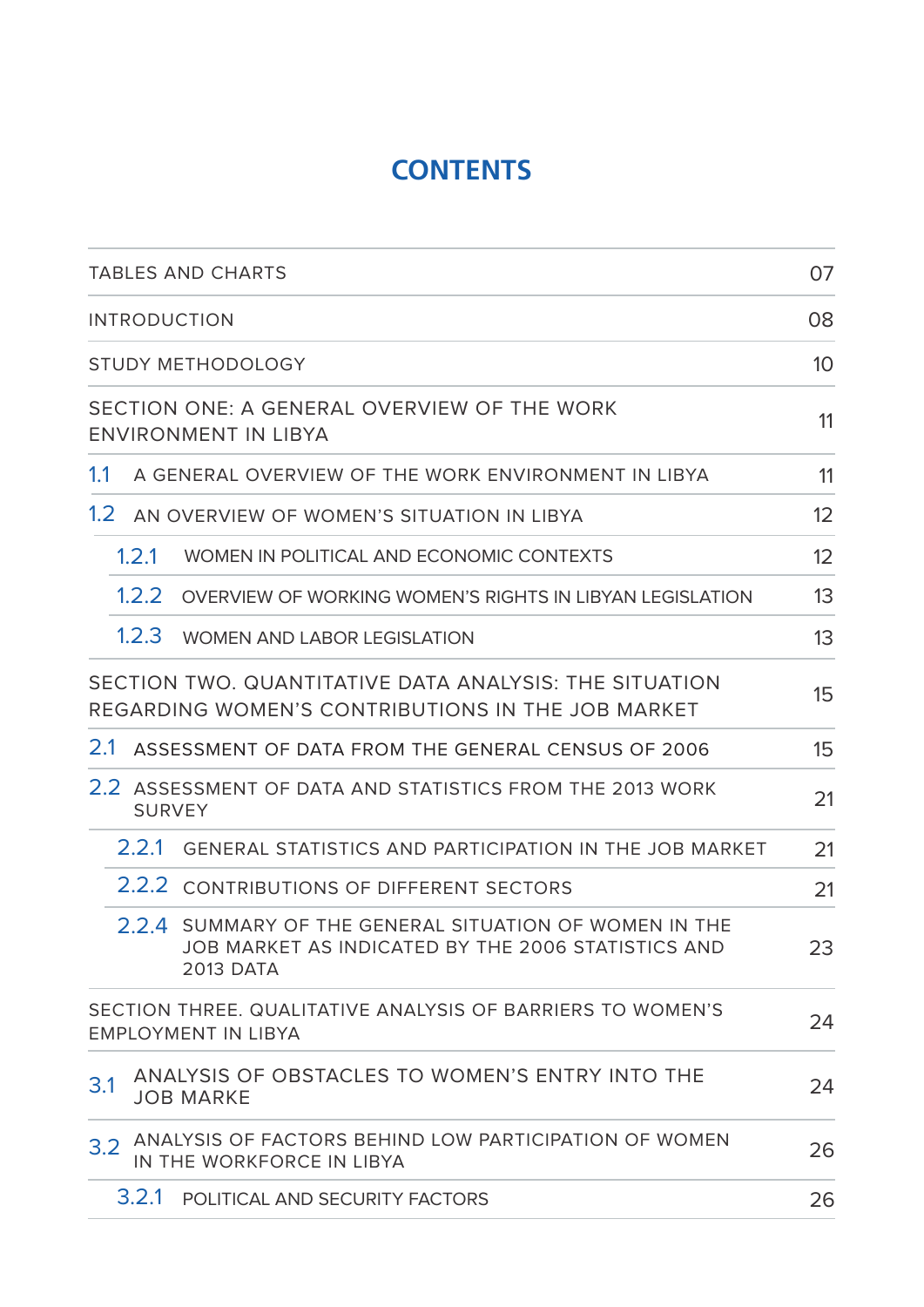## **CONTENTS**

| 3.2.2 SOCIAL AND CULTURAL FACTORS      | 26 |
|----------------------------------------|----|
| 3.2.3 LEGAL FACTORS                    | 28 |
| 3.2.1 WOMEN AND SOCIAL SECURITY        | 29 |
| <b>CONCLUSION</b>                      | 31 |
| <b>RECOMMENDATIONS</b>                 | 32 |
| RECOMMENDATIONS FOR DECISION MAKERS    | 32 |
| RECOMMENDATIONS FOR SOCIETY AS A WHOLE | 33 |
| <b>APPENDIX: STATISTICS AND DATA</b>   | 34 |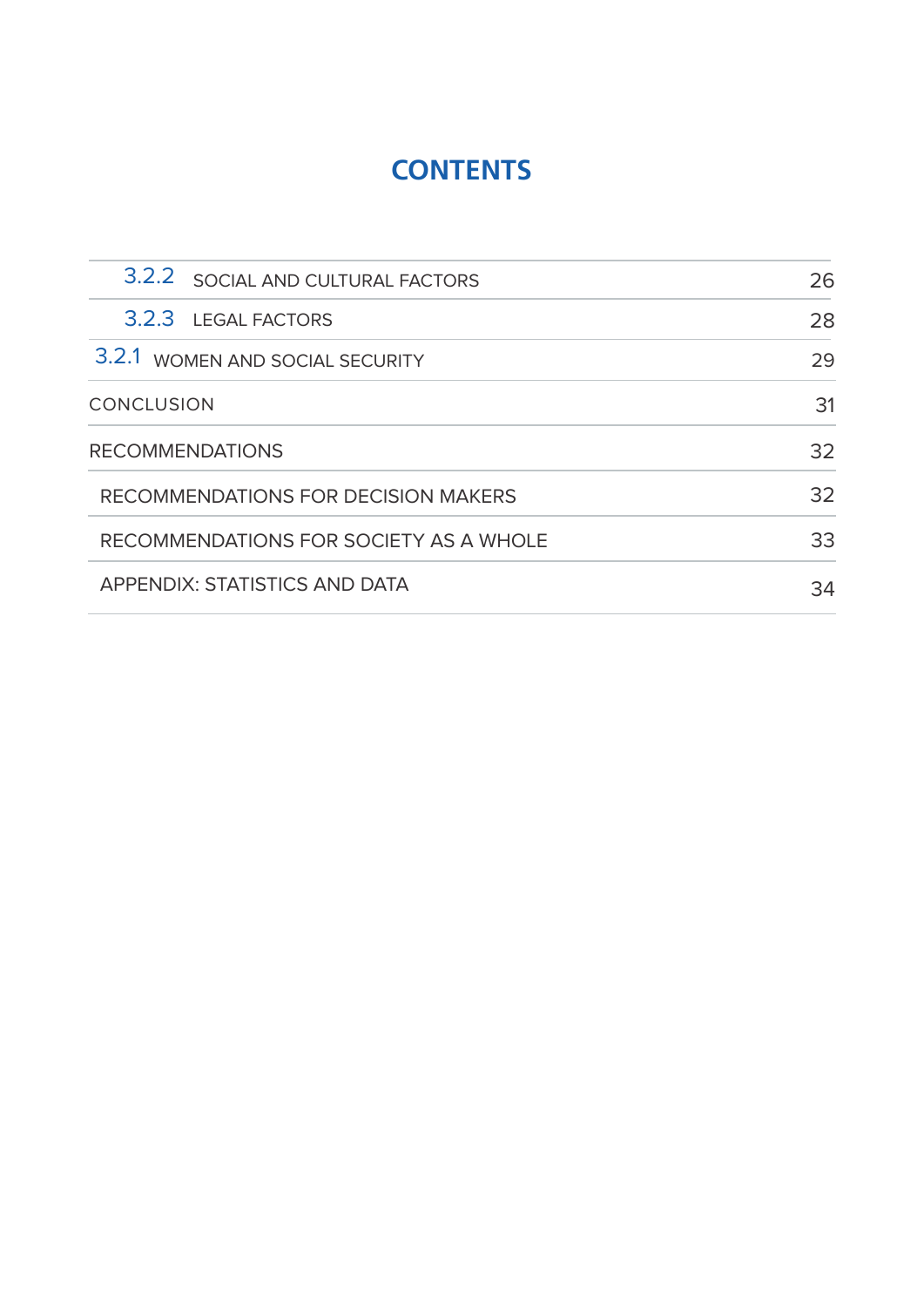### TABLES AND CHARTS

| <b>TABLES</b>                                                                                      |    |
|----------------------------------------------------------------------------------------------------|----|
| <b>TABLE 1: GENERAL STATISTICS</b>                                                                 | 34 |
| TABLE 2: RATES OF ENROLMENT IN EDUCATION                                                           | 35 |
| TABLE 3: DISTRIBUTION OF WORKING AGE POPULATION BY EMPLOYMENT<br><b>STATUS AND GENDER (2006)</b>   | 36 |
| TABLE 4: DISTRIBUTION OF LIBYAN WORKERS (EMPLOYED AND<br>UNEMPLOYED) BY SECTOR AND GENDER          | 37 |
| TABLE 5: NUMBER OF EMPLOYEES CATEGORIZED AS SURPLUS STAFF                                          | 38 |
| <b>TABLE 6: WOMEN'S MARITAL STATUS</b>                                                             | 38 |
| TABLE 7: SUMMARY OF POPULATION AND WORKFORCE INDICATORS<br><b>(IN THOUSANDSW)</b>                  | 38 |
| TABLE 8-A: DISTRIBUTION OF LIBYAN WORKERS BY EMPLOYMENT<br><b>(STATUS AND GENDER (THOUSANDS)</b>   | 39 |
| TABLE 8-B: DISTRIBUTION OF LIBYAN WORKERS BY EMPLOYMENT<br><b>(STATUS AND GENDER (PERCENTAGES)</b> | 39 |
| TABLE 9-A: UNEMPLOYMENT RATES BY GENDER AND AGE GROUP                                              | 40 |
| TABLE 9-B: NUMBER OF JOBSEEKERS BY AGE GROUP AND GENDER<br><b>(THOUSANDS</b>                       | 40 |
| TABLE 10: UNEMPLOYMENT RATES BY GENDER AND REGION                                                  | 41 |

### **CHARTS**

| CHART 1: PERCENTAGE OF ECONOMICALLY ACTIVE PEOPLE, BY<br><b>GENDER</b>                                                                                                 | 17 |
|------------------------------------------------------------------------------------------------------------------------------------------------------------------------|----|
| CHART 2: PERCENTAGE CONTRIBUTION TO ECONOMIC ACTIVITY                                                                                                                  | 17 |
| <b>CHART 3: DISTRIBUTION OF THE ECONOMICALLY ACTIVE FEMALE</b><br>HUMAN RESOURCES ON THE DIFFERENT CATEGORIES AS A<br>PERCENTAGE OF THE TOTAL NUMBER OF FEMALE WORKERS | 19 |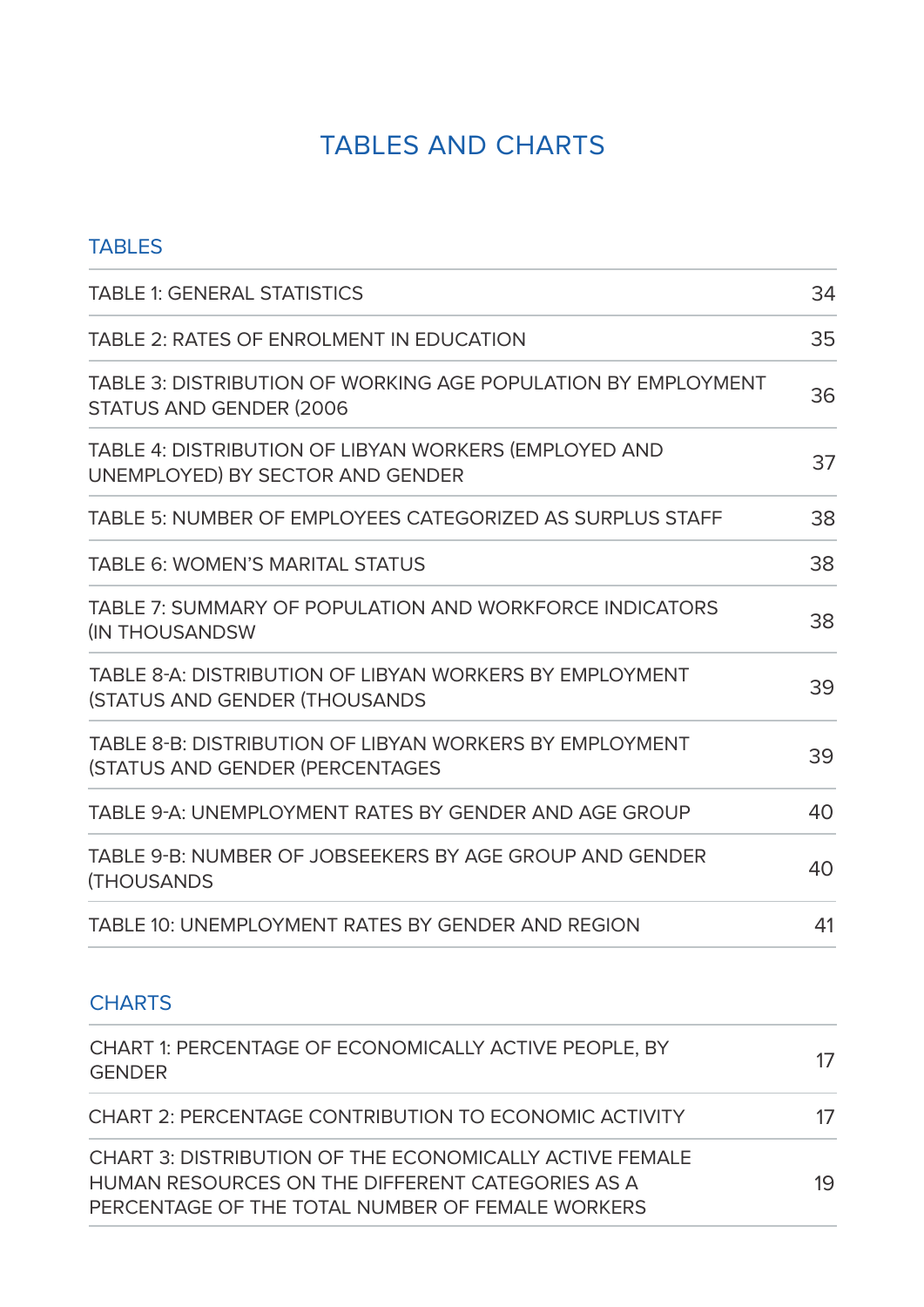#### Introduction

This study is the result of cooperation between the Friedrich Ebert Foundation's Libya Office and the Jusoor Center for Studies and Development, in the field of gender equality and women's empowerment in sustainable economic development. We have tried to shed light on the most important factors concerning women in the Libyan job market despite a lack of information and data, especially in relation to the private sector. Notwithstanding the difficulty and ambiguity of the situation, we recommend various mechanisms to improve the situation of women. We hope that this study will encourage the trade union movement, civil society organizations and other concerned parties to conduct detailed and comprehensive studies that contribute to improving the conditions of working women in Libya and reinforcing women's role in economic activity.

The study aims to understand the current situation of women in the Libyan job market and the most important challenges they face. It also aims to identify obstacles to women's effective involvement in the job market and the factors behind these, including various forms of discrimination that hinder women's professional advancement. These obstacles conflict with measures that for economic and social reasons have sought to encouragement and support women to enter the job .market

Since independence in the 1950s the Libyan state has encouraged women's employment by enacting various supportive legislative measures and policies. However, these efforts have not translated into improvements in women's actual position in the labor force, Similarly, huge progress in female access to education has not led to corresponding progress in women's overall employment status. Most women are either unemployed or forced to accept lower quality jobs in administrative or service roles not compatible with their skills and levels of education.

Providing a suitable environment and opportunities for women in the job market is not a luxury or impracticality. It is a necessary precondition to achieving economic prosperity and comprehensive sustainable development. When considering women's realities and working women's rights, it is important to take into account the general significance of women's engagement in societies and their economies, and its positive impacts on economic growth, limiting poverty and improving the overall quality of life. The importance of women's economic empowerment is not limited to women making up half of society or being a sector of the population at risk of economic recession unless supported to rise, but is a natural outcome of woman's role throughout history as a partner to man in all his activities. Libyan women, with their prominent presence in areas such as traditional handcrafts and farming, have fought for their rights to be exercised as stipulated in law. In the Green Mountain, for instance, it used to be common to address women, mothers and wives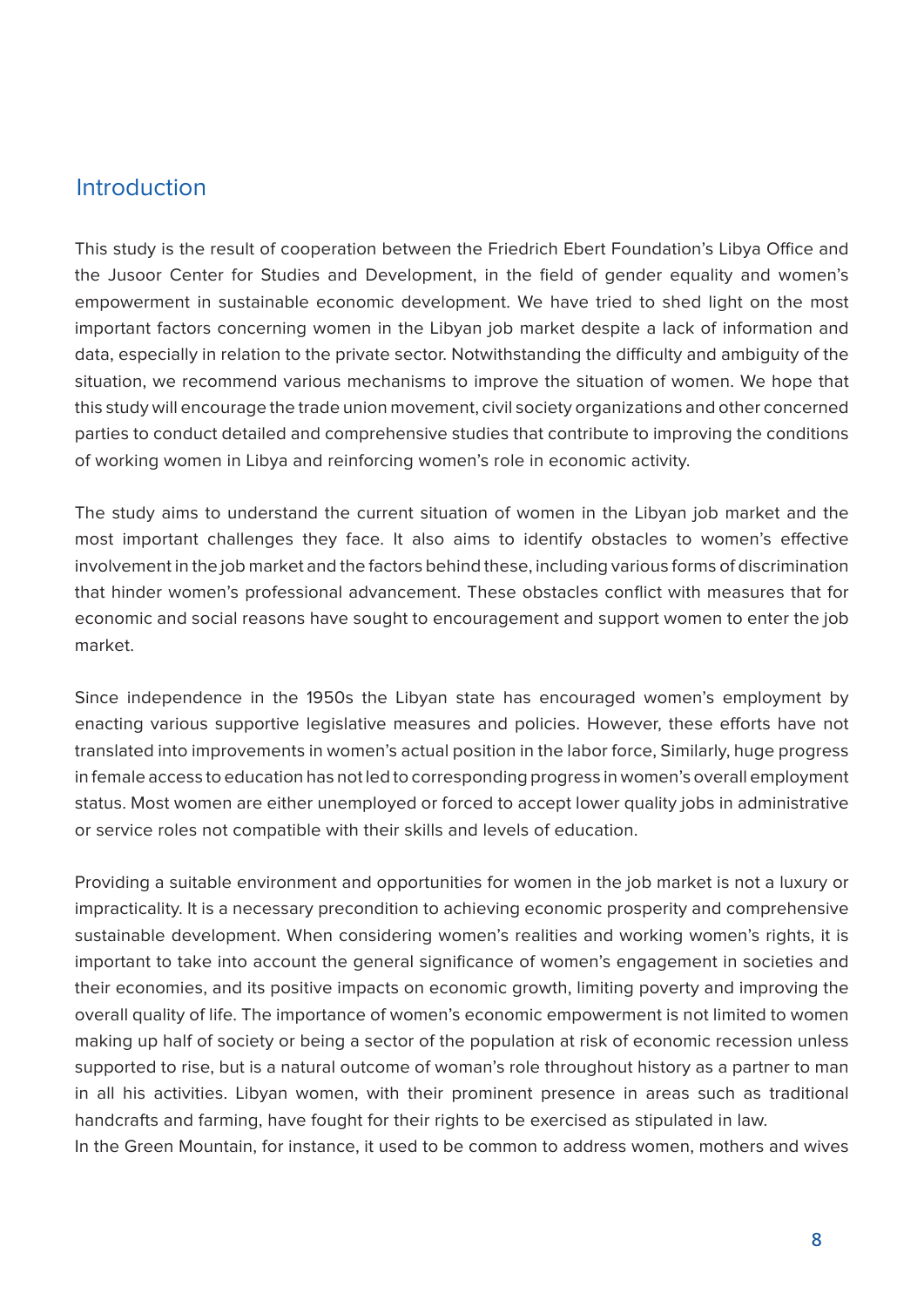by the term 'Naffaga' [spender], indicating their principal role in managing households' economic affairs. Women not only worked at home and in textiles, they farmed alongside men, as noted in many Libyan folk tales in which the heroines tended sheep and fought evil in the fields.

In the west of the country, in addition to working in the fields women participated in the textile industry. A study published on the Tawalt website about the textile industry in the Nafusa Mountain, which relied mainly on women and girls, estimates that at one point in time female textile workers in the region numbered around 30,000. Although the textile industry was not the mainstay of the local economy, many women depended on it in cases where the male head of the household and breadwinner had passed away. The study also mentions three kinds of textile work in the area:

- 1- Private business: In which women depend on resources available within the family such as wool and tools. This is the most common form in the Mountain.
- 2- Working on commission: A working woman makes an agreement with the owner of the wool to pay a certain rate of commission on her income, typically from a quarter to a third and perhaps reaching half if the wool owner also provides production tools.
- 3- Salaried Work: Women work for an agreed salary, typically an in-kind payment such as a quantity of oil, olives, barley or other food products.

The Libyan constitution, ratified in 1951, was a quantum leap in the history of Libyan women. It imposed compulsory education, granting women more opportunities for educational attainment and hence access to different fields of employment, and provided equality for women at work. Consequently, it was followed by noticeable advances in the status of women in the Libyan job market.

Also relevant is the impact on women's engagement in economic life of the economic crises the country has experienced. For example, during Libya's economic crisis in the 1980s, society became more encouraging of women undertaking education and taking salaried work in various jobs in order to alleviate their families' financial burdens. Women therefore actively participated in these stages of the country's development through education, cultural and civic work, and in the job market alongside men as employees, workers and business owners, despite circumstances that limited their full involvement in national development.

Despite this, women's participation in the job market has been less than satisfactory. According to the World Bank's 2006 report on Libya, at that time the country had 1.8 million active workers, with unemployment estimated at approximately 25 per cent. Women comprised about half the national population (and still do), but according to Libya's Statistics Book of 2006 their contribution to development efforts does not exceed thirty per cent.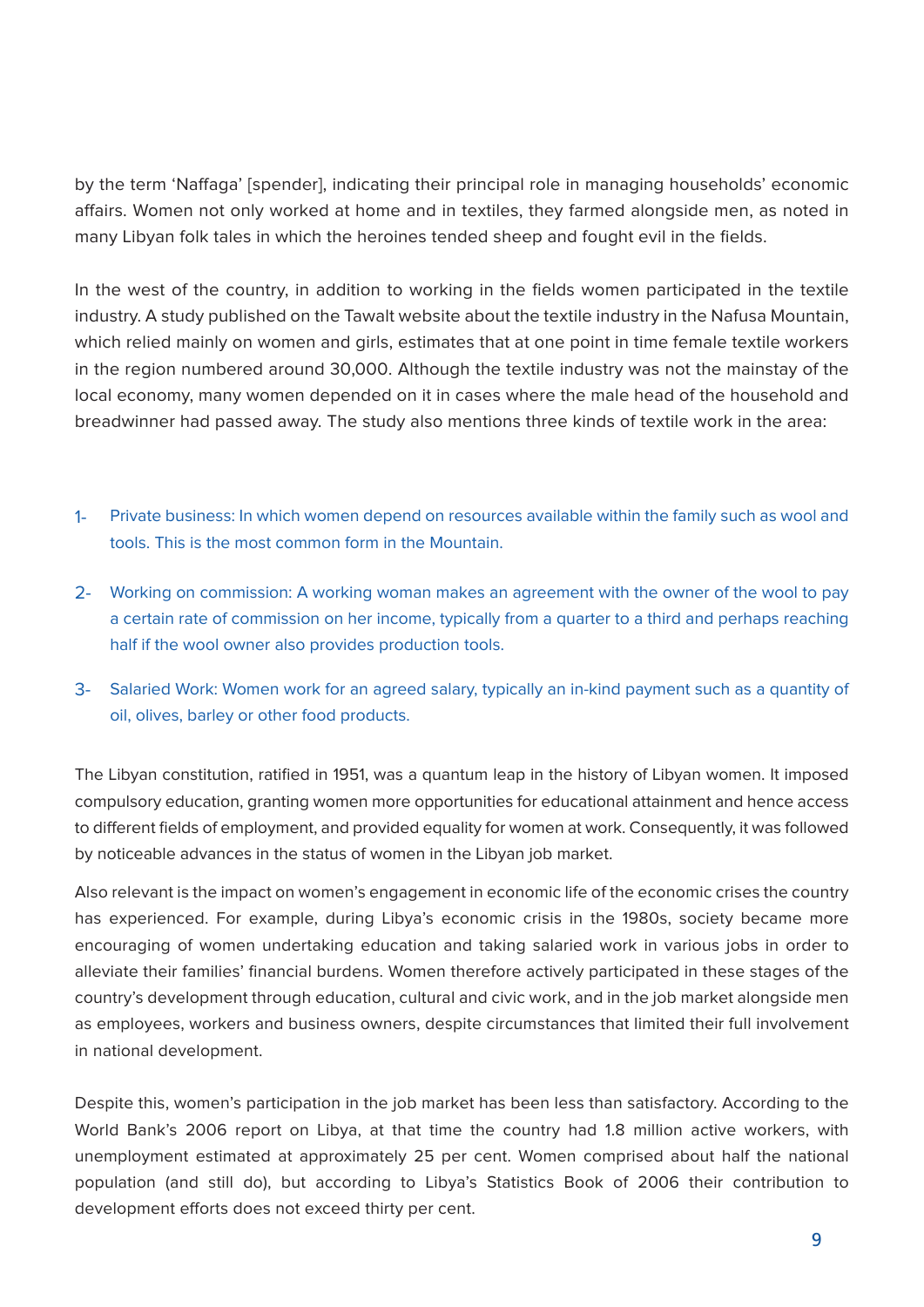Women formed a numerical majority (over half) in only one field of employment, education. In other professions such as management, agriculture, services, industry and trade, women's representation ranged from 3.5 to 21 per cent.

Although since 2011 the country has been in an important transitional period, the situation of working women has not improved in the intervening years. This might be attributed to the lack of any strategy or general movement towards improving women's position in the economy. Political division and lack of security have negatively affected the job market overall. The economic crisis and lack of investment projects have led to an increase in unemployment rates, as we describe later in the study. This has affected women's work particularly strongly, and for several reasons. As one example, a lack of security has made it difficult for women to commute freely. The absence of monitoring bodies in the private sector is an additional deterrent to women's involvement in an unfair working environment. This has forced women, at best, to work at home or in unregistered companies where they lack either protection or legal safeguards.

#### Study Methodology

A descriptive method was used to examine the data, and an analytical method was used to assess both original findings (results of focal group sessions and interviews) and existing literature relevant to the topic. Primary research conducted in the study employed qualitative methods: six focus group sessions and 15 in-depth interviews with working women from various fields, including a member of parliament, a former undersecretary, and several department heads at banks and public and private bodies. Additional interviews were conducted with project owners and workers in the private sector in order to understand the low level of women's participation in the Libyan workforce.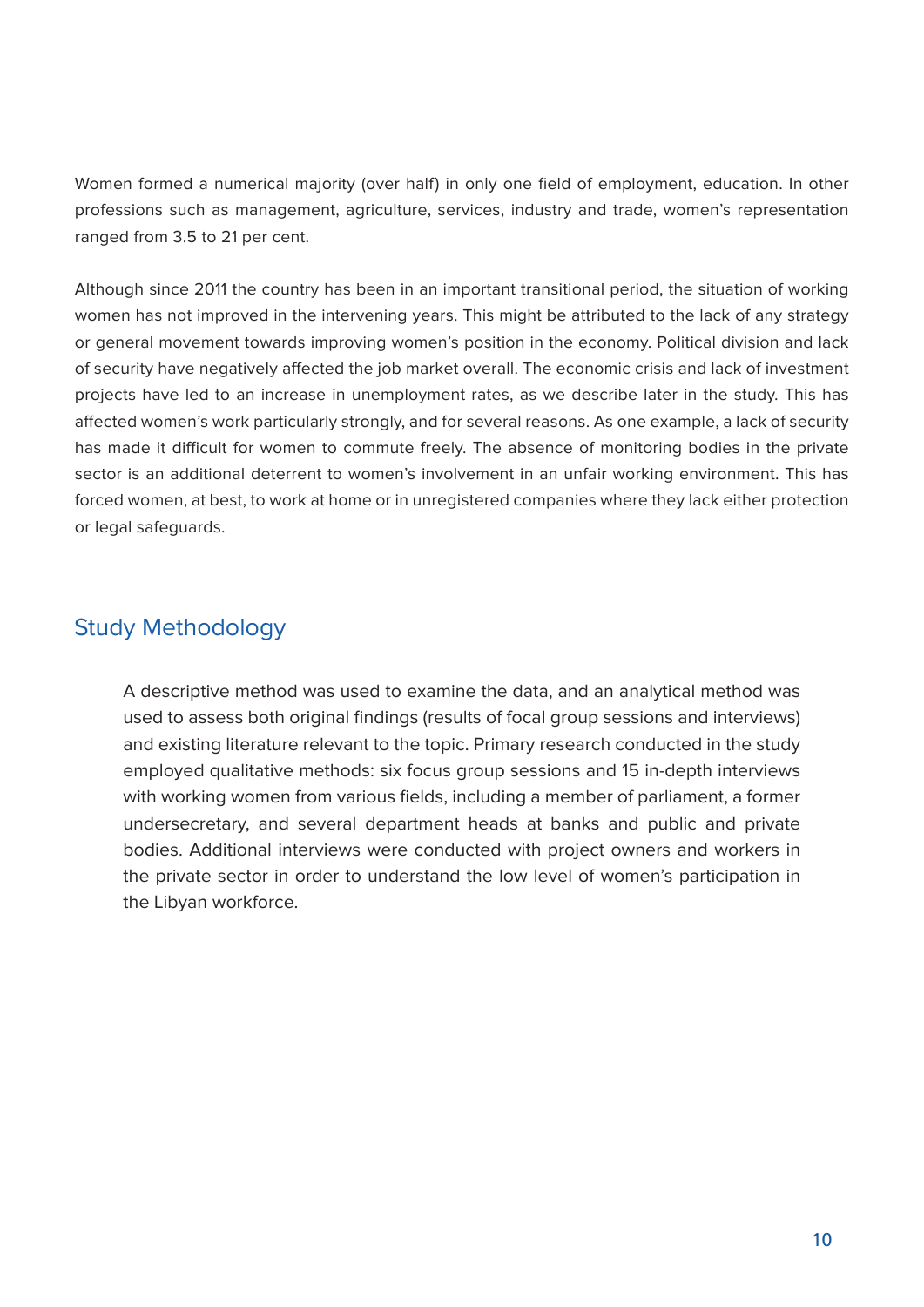#### **Section One. A General Overview of the Work Environment**

#### **in Libya**

#### A general overview of the work environment in Libya

A consideration of the work environment in Libya requires taking into account the general economic situation, particularly the country's heavy dependence on petroleum resources. Between 2001 and 2011 the Gaddafi regime implemented minor economic reforms to reduce dependency on public sector employment. However, these were not enough for young people who were looking for 'better and fairer economic outcomes'. As in neighbouring Tunisia and Egypt, young people's dissatisfaction with their living conditions was among the root causes of the demonstrations that broke out in Libya in mid-February 2011.

Towards the end of the phase of political upheaval, in October 2011, there were attempts to restore oil production to its previous levels. However, according to the World Bank review of 2016 various challenges, against a background of prolonged political struggle, internal conflicts in various parts of the country and an inability to export oil adequately drove the economy into recession.

According to UN estimates, in 2014 Gross Domestic Product grew by 24 per cent and unemployment had dropped to 20 per cent. Reports attribute this decline in unemployment to a rise in the number of public sector employees in the three governments (the House of Representatives, the General National Congress and the Government of National Accord) to a peak of 1.6 million individuals, paid through various parliaments, ministries, departments, militias and other branches of government. At the same time, the parallel or informal economy in Libya is widely considered essential, with some estimates claiming that it currently makes up forty per cent of economic activity. The World Bank noted that in 2016 per capita income in Libya decreased by more than 65 per cent, while increases in food prices meant that inflation rose to more than 9 per cent.

Continued political, tribal and security conflicts have greatly affected political, social and economic conditions in the country. Libyan women face an especially great burden because of exclusion, especially from areas such as peace building and the economy, even though they have already suffered many losses. Despite this, women's access to public office has continued to decrease, and more restrictions have been put on their political, economic and social contributions to the country.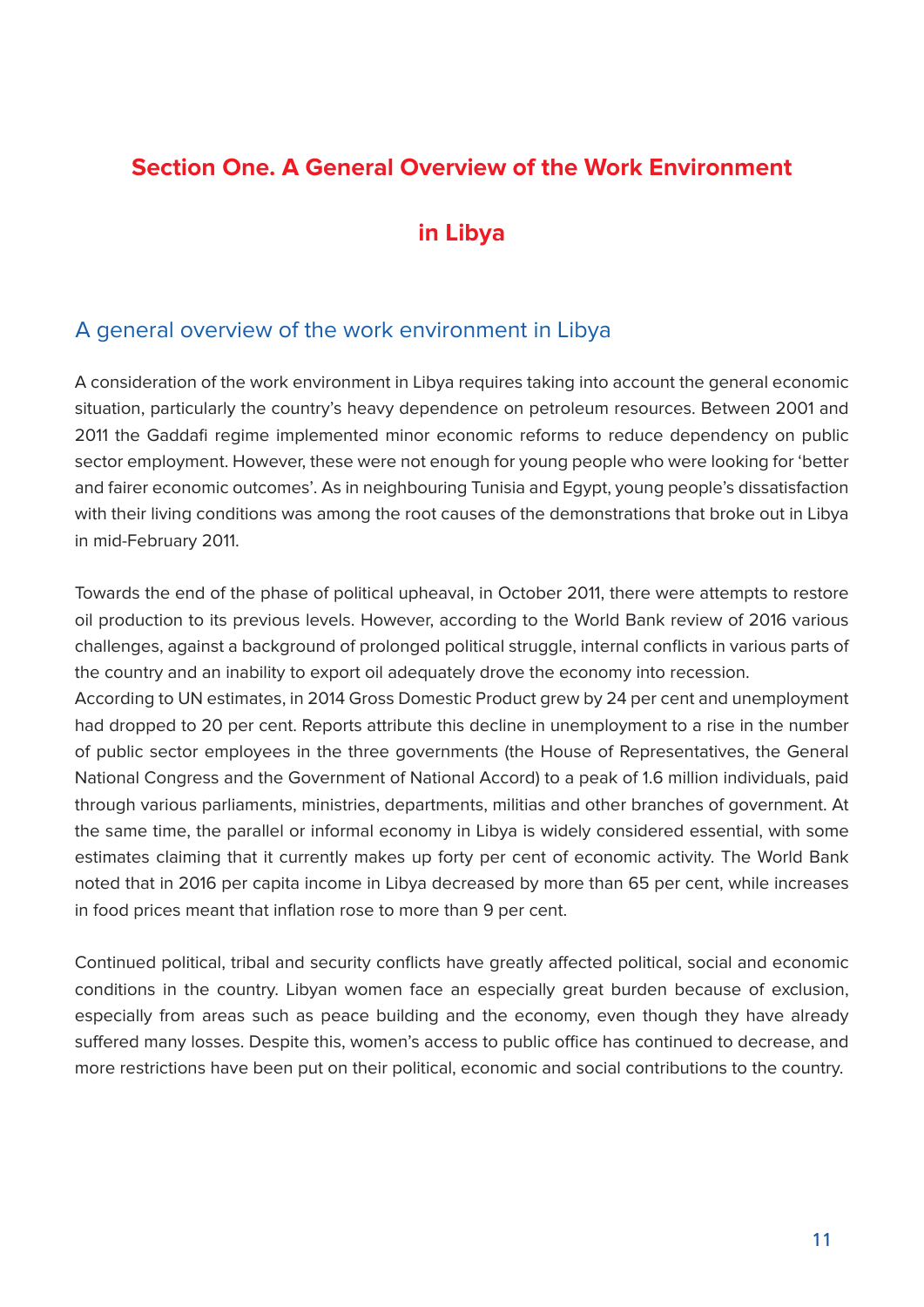#### An overview of women's situation in Libya

#### Women in political and economic contexts  $\overline{\phantom{a}}$

For cultural and social reasons there has been no effective participation of women in Libyan politics since independence. Despite regime change and the political atmosphere in recent decades, very few women have been appointed to ministerial positions, and all of these in non-sovereign ministries with the single exception in which a woman was appointed Head of the Administrative Control Authority.

Women's mobilisation rose following February 2011, with women participating in all subsequent transitional action despite the many challenges that still face them in a highly patriarchal society and given the deteriorating security situation in the country. Women have led relief organisations and civil society organizations, helped establish and became members of political parties, contributed to decision-making processes in many areas and participated in national dialogues and reconciliation committees. Participation rates remain unsatisfactory, but this is expected under the adverse circumstances described. It is remarkable that since 2011 woman have not only become active on women's issues but also gone beyond that to demand human rights, national reconciliation and state building.

Accurate figures do not exist for the number and size of businesses owned and managed by women in the private sector in Libya. However, casual observation suggests a conspicuous rise in recent vears in the number of women managing small and medium-size enterprises in different fields. The majority of female business owners operate within the informal economy, most conducting their business from home, and are therefore not accounted for in official economic statistics

Women also have the right to own and manage land and other assets. However, social customs often hinder women from exercising this right. Organisation for Economic Co-operation and Development (OECD) data estimate the proportion of women who are landowners at 12 per cent. Women also have the right to access financial service, including bank loans, and to enter into financial contracts. Despite this, according to a 2013 survey by the International Foundation for Electoral Systems (IFES), the proportion of women with personal savings was 34 per cent, compared with 59 per cent without.

Lack of official data, since 2015, on women's participation in the workforce is a major challenge in understanding the factors affecting their position under the current exceptional circumstances. The efforts of certain local civil society organizations have shed some light on the state of the parallel economy during the ongoing crisis. Various reports exist about Libyan women and their contributions to the informal economy, created via projects and through small and medium-sized organisations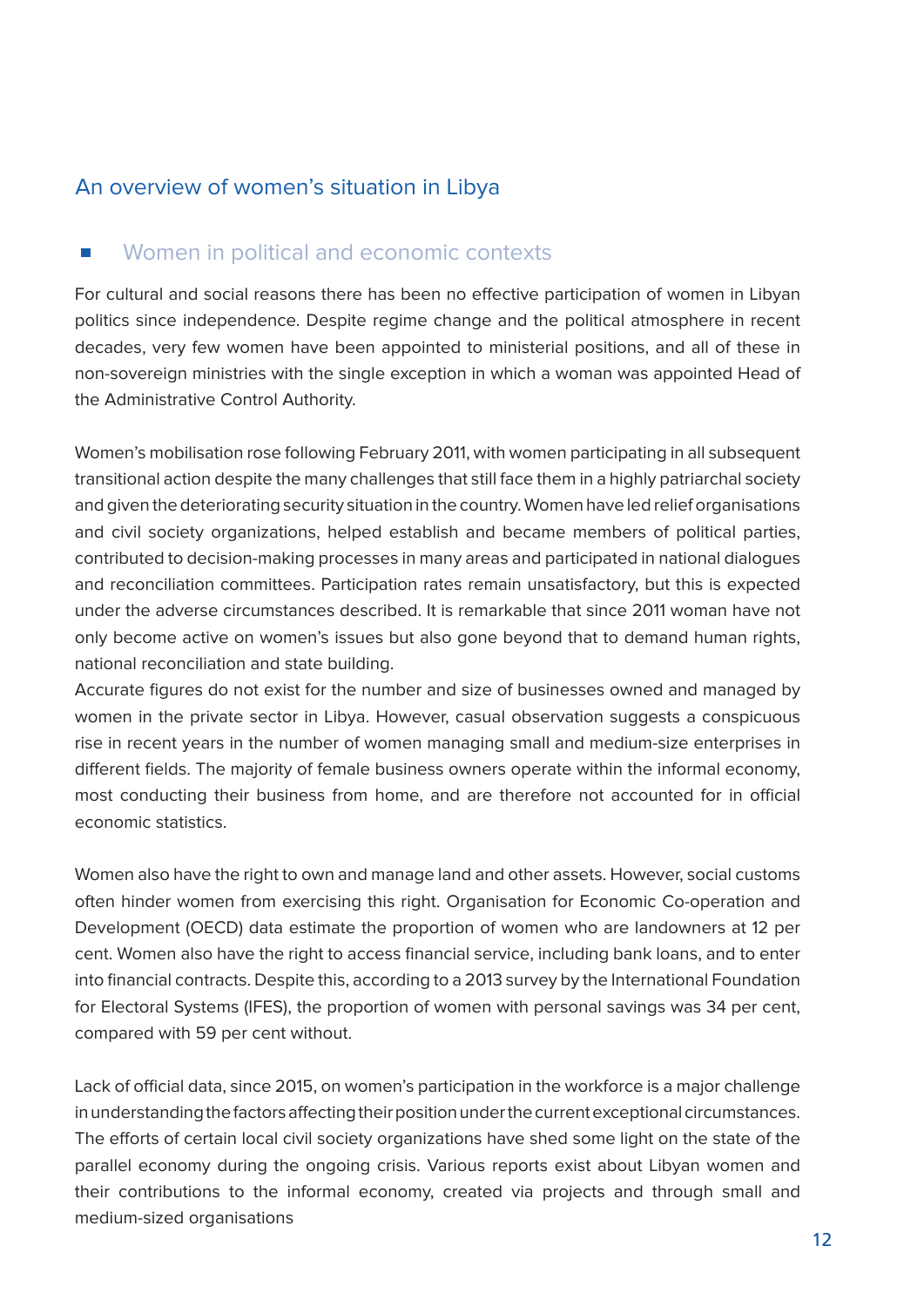#### Overview of working women's rights in Libyan legislation  $\mathcal{L}_{\mathcal{A}}$

The Libyan constitution is considered to be a progressive document, with many features that encourage advancement of women's position in society. The constitution articles state that education must be compulsory and free, and it allows both genders to conduct commercial activities. Women's participation in education has increased, and women have supervised important charitable and cultural initiatives.

The period following 1969 was marked by the influence of nationalism, which swept the region, over the majority of Libyan legislation. This led to enactment of much legislation in favor of women, resulting in increased female participation in education, production and work. The most important gain for women in this period was the Promotion of Freedom Act of 1991, which emphasized equality between men and women and the right of women to work, and granted women the right to defend their motherland and to equality in financial matters in accordance with the articles of the Civil Service Act No 15

In the period since 17th February 2011, important gains have been limited to political participation and representation, along with an increase in the number of women engaging in trade union activity that has accompanied growth in number of trade unions. Despite these efforts, so far there have been no legislations regarding improvement of female workers' conditions.

#### Women and labor legislation  $\mathcal{L}_{\mathcal{A}}$

Labor legislation has been enacted on the basis of equality and equal opportunities. Article 2 of the Libyan Labor Code states that equality between men and women is one of the foundations of the code. Article 3 states that employment is based on competence and merit without discrimination. Article 21 states that there should be no gender-based discrimination in levels of pay for equivalent jobs.

The code granted women the right to paid maternity leave, breastfeeding hours and other rights as detailed below:

Maternity leave: Article 25 states that working women have the right to a 14-week paid period of maternity leave as long as they provide a medical certificate proving the birth date. It covers the period before and after birth. The same article states that the first six weeks following childbirth is a period of compulsory leave during which women may not be required to work.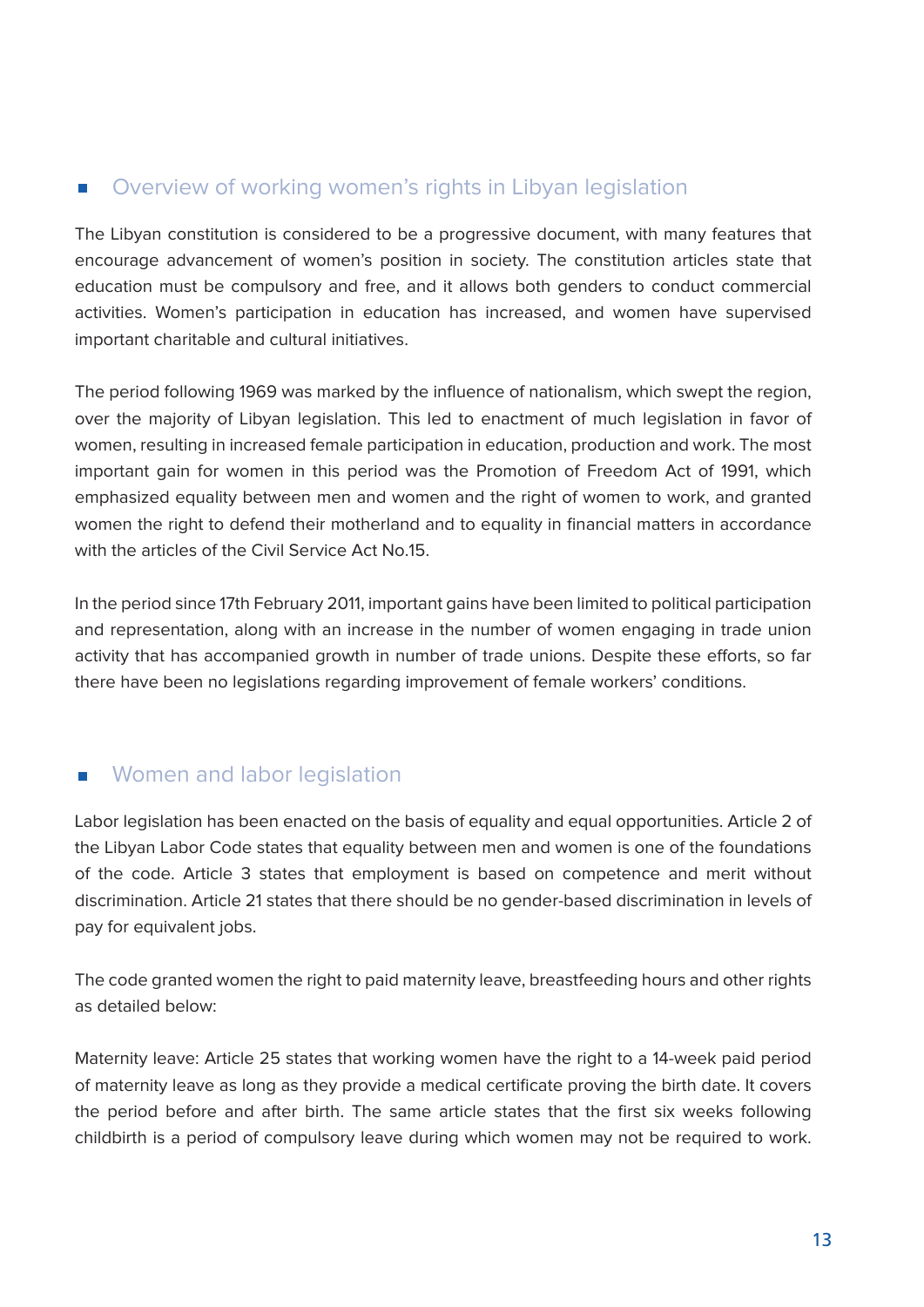The employer has no right to terminate a woman's employment during pregnancy or maternity .leave

Breastfeeding period: Working women who are breastfeeding have the right to breaks that total no less than one hour during working hours, and a guarantee that this shall not result in a decrease in pay.

Unpaid care leave: Working women have the right to unpaid leave of up to a year to care for parents, children, or their husbands.

Nursery facilities: Employers must provide nurseries if they employ a sufficient number of female workers (not specified in the code). Workplaces in a single location may collaborate to achieve the stated commitment

Freedom from sexual harassment: Workers are banned from pursuing or promoting acts of sexual harassment. If sexual harassment or indecent behaviour is proven, the penalty for the employee can be dismissal from work.

There is no doubt that Libyan legislation is largely fair to working women. It should be mentioned that after Libya signed the Convention on the Elimination of All Forms of Discrimination against Women (CEDAW), the committee's 43rd session report stated the following: 'it is worth mentioning that most current legislations are in accordance with the articles of this convention. In case of disagreement, the convention must be implemented, which is what is stated in Article 23 of the civic law'. This means that all laws promote equality and the right to equal opportunities, granting women essential benefits and important incentives.

Despite this, unemployment rates among women remain high. Women are virtually absent from leading positions in departments and other public and private institutions. The general stereotype and common cultural attitude is that women are unable to lead decision-making processes.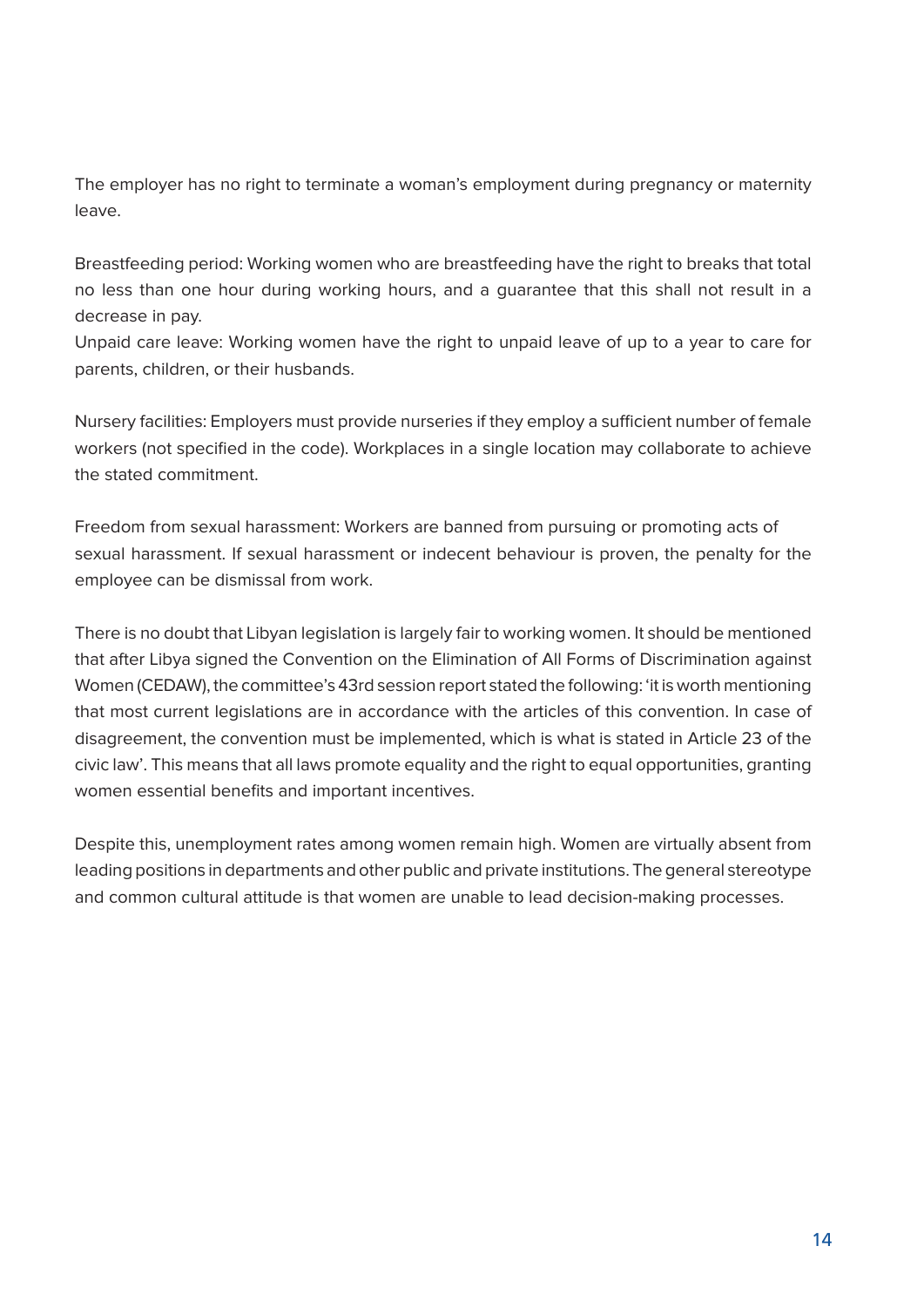### **Section Two: Quantitative Data Analysis: the Situation Regarding Women's Contributions in the Job Market**

Quantitative reports are important documents as they provide clear and realistic information on the areas they cover. For this reason, international institutions such as the World Bank, IMF, OPEC, UN and others publish periodic quantitative reports about their respective fields of specialization. They do this in detailed and comprehensive fashion, covering all member states.

Libya suffers from a lack of periodic/annual quantitative reports, especially in vital economic areas such as national economic performance and employment situation. More importantly, such statistics as are available are not backed up by sufficient scientific and logical explanatory .analysis

In this section we aim to explain the latest official quantitative data available from local and international bodies regarding the job market and employment situation, with particular focus on what these data reveal about the position of women. The appendix includes a detailed list of all official statistics and data used in this study.

#### Assessment of data from the general census of 2006

The General Information Authority's report on the final results of the general population census of 2006 is considered to be the most recent official, comprehensive and accurate information available. By comprehensive we mean that the indicators of employment and unemployment used in the report took detailed account of vital factors such as population, geographical distribution and numbers of foreign workers. Table 1 in the appendix reviews the main findings of this census . Based on the data and statistics presented in the report, the situation of women in 2006 can be summarized as follows:

- Demographic statistics show close gender parity, with a difference between the national populations of males and females of no more than 0.6 per cent. The same is true for the working age population (people aged 15 and above), with women comprising 49.4 per cent of the total potential workforce 1-
- 2. The rate of female enrolment in secondary and higher education (mostly representing enrolment of individuals of working age, i.e. 15 years and above) exceeds that among males.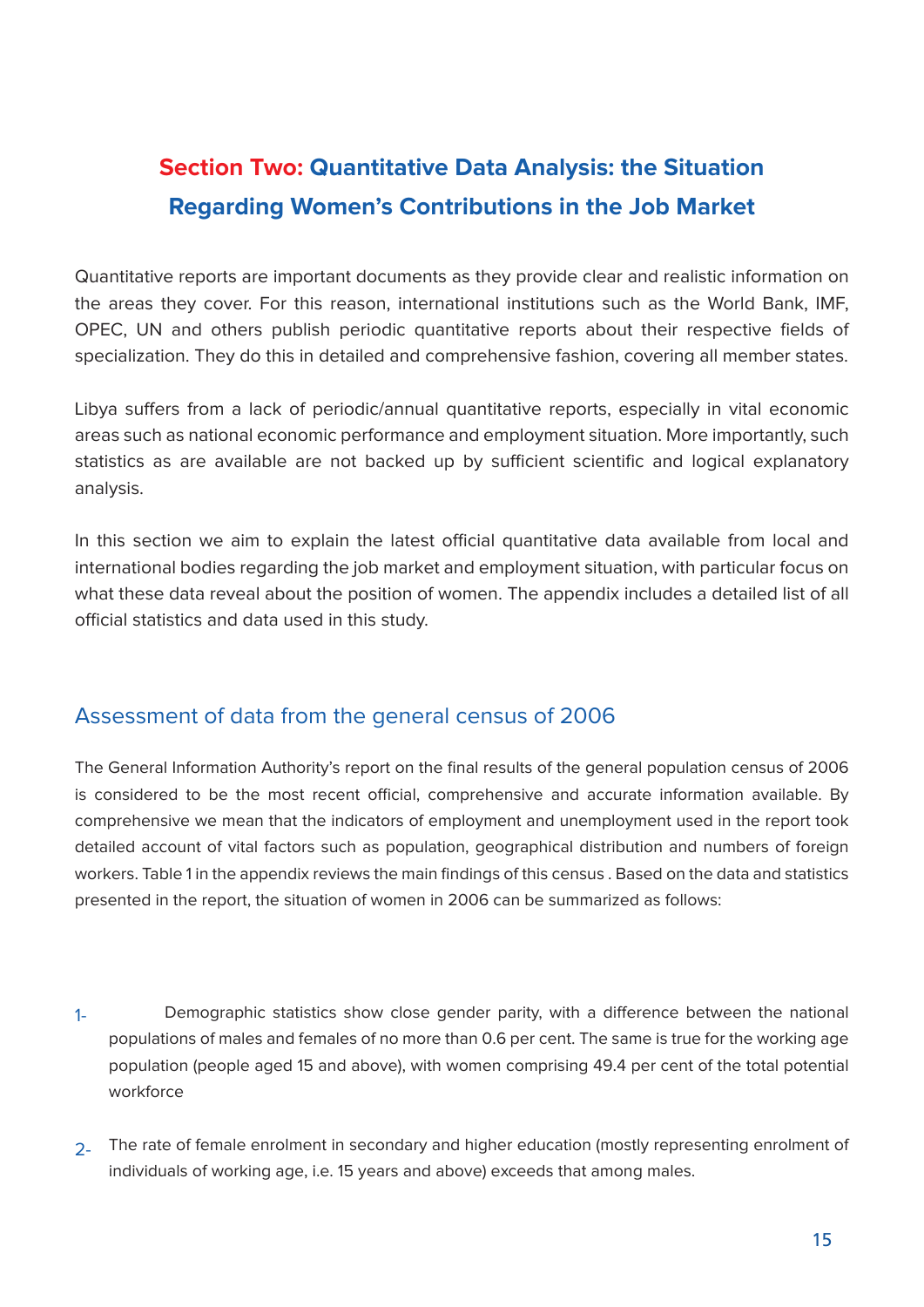3- This is also true of enrolment in graduate and postgraduate education, as shown in Table 2. This suggests that the general educational level among females is higher than that among males.

Despite the close gender balance in both the overall and working age population, , and despite 4- higher overall levels of female education, numerous discrepancies are evident in relation to the situation of women in the job market. These are shown in Table 3, which shows the distribution of the workforce, and can be summarized as follows: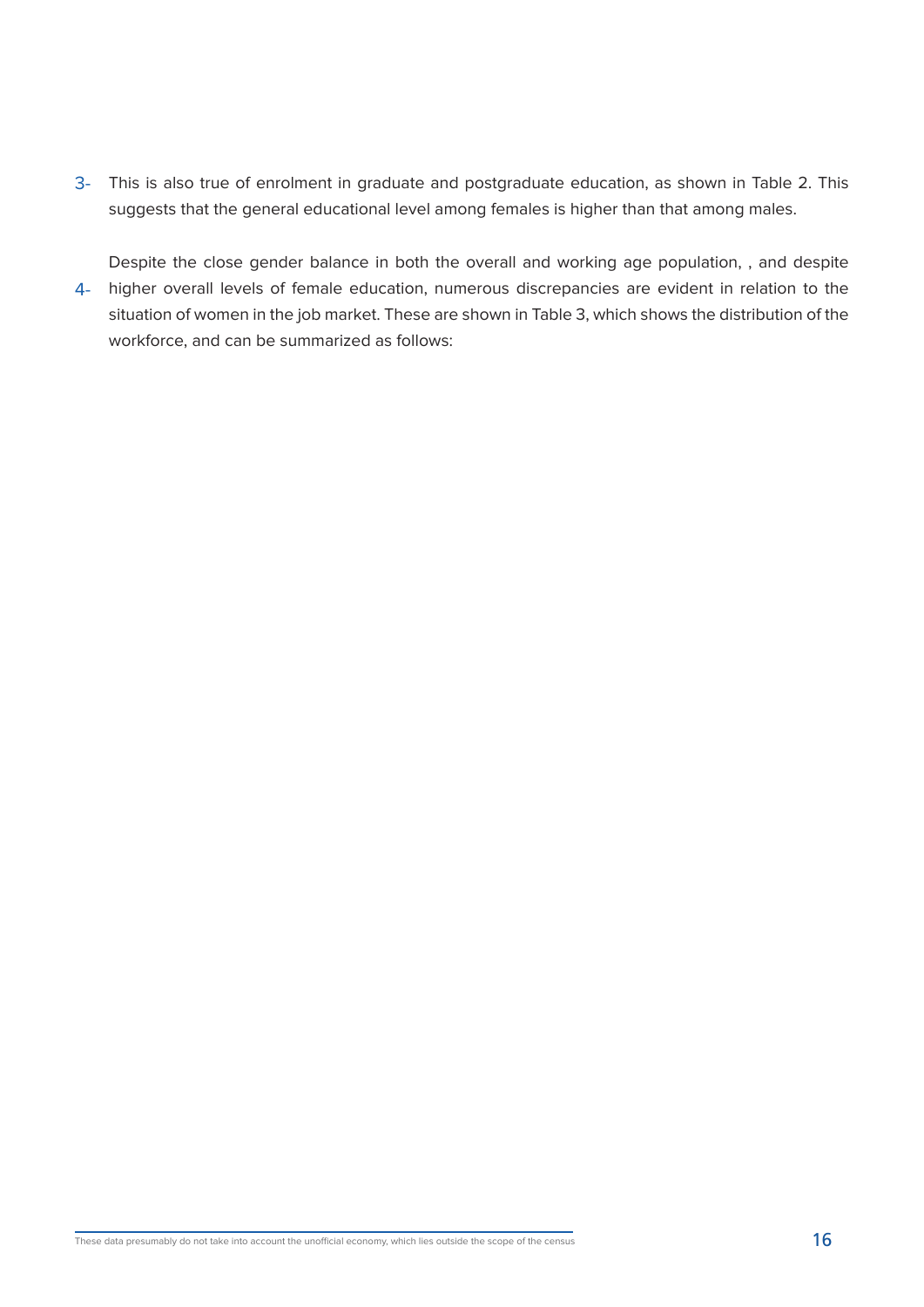

A- The proportion of economically active individuals is only 45.89 per cent of the total working age population. The figure for women is less than 26.4 per cent.

 $B-$  The total number of women in the workforce is barely a third of that of men. This means that the majority of females are neither economically active nor looking for work. Examination of these figures suggest close parity in levels of economic inactivity in relation to students, the retired and other groups. The biggest difference is in the number of housewives, who comprise 42 per cent of economically inactive people and 23 per cent of the total potential human resource, as shown in Chart 2.

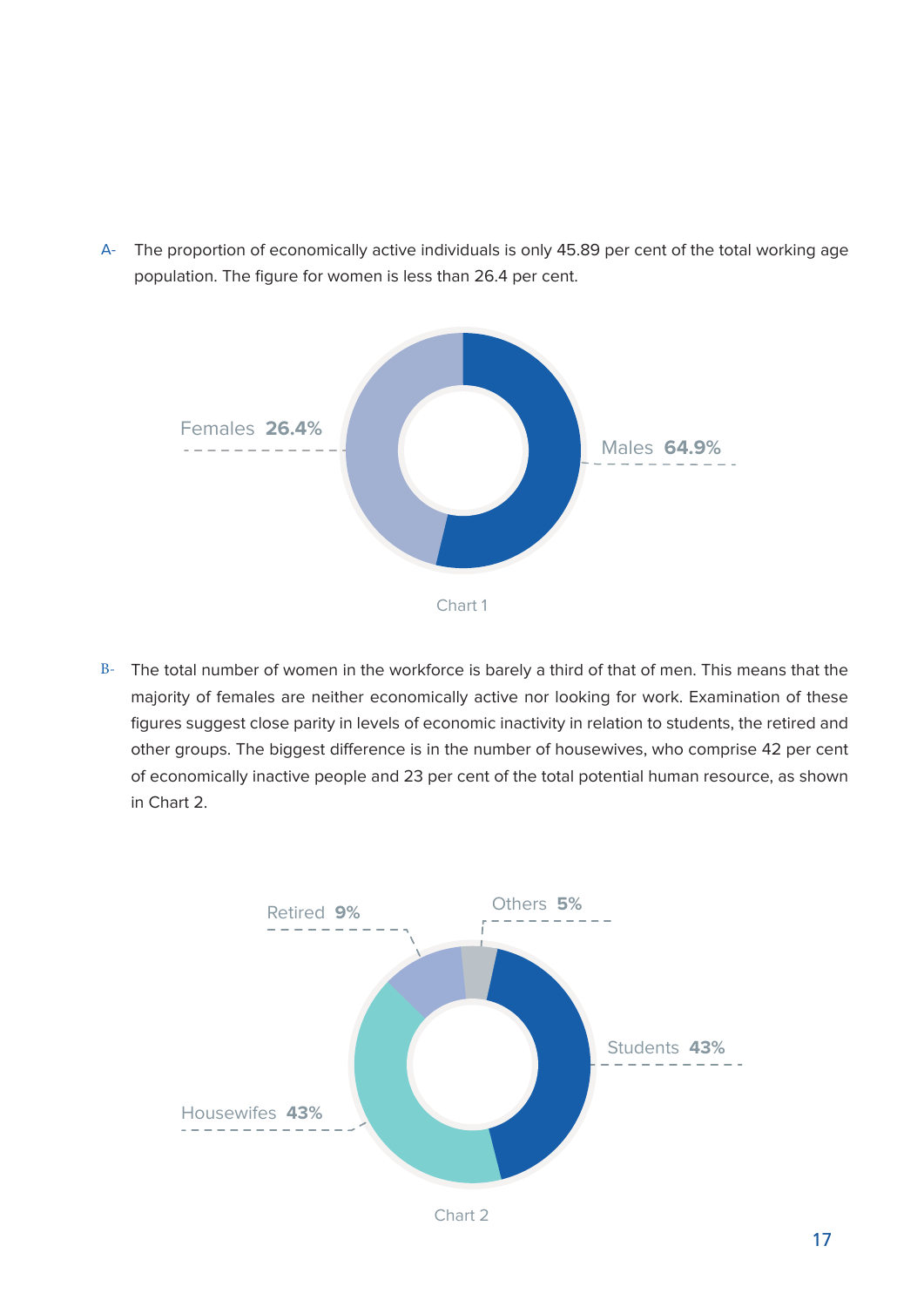C- Figures for human resources overall, levels of enrolment in education and the distribution of economically inactive working age people clearly show a huge waste of labor power. 23 per cent of the potential workforce is comprised of housewives, meaning that a high percentage of women do not enter the job market despite relatively high levels of education

This is also reflected in the number of women seeking work, which is 25 per cent of the total number of jobseekers. This significantly impacts upon contributions of potential human resources to economic activity. If only half of current housewives became economically active, then the number of people contributing to economic activity would experience a significant rise, estimated at around 11.5 per cent. It is also worth taking into account that this represents a waste not only of human resources but also of the country's financial resources.

The fact that many women with high levels of education do not use it to enter the job market is a significant flaw in state policy relating to employment, since educational expenditure is creating housewives rather than economically active workers. We are not of course suggesting female exclusion from educational processes, or that educated women should not become housewives if they so choose. Our point is that social customs, low diversity in the economy and a lack of suitable jobs all affect women's integration in the workplace and discourage educated women from entering the labor market, with the result that many women never reach their full potential. Figures for human resources overall, levels of enrolment in education and the distribution of<br>economically inactive working age people clearly show a huge waste of labor power. 23 per cent<br>do not enter the job market despi

- previously having worked, distributed according to the type of economic activity and gender. From these data we can notice the following: 4- Table 4 in the appendix shows the percentages of Libyan workers and those unemployed after
	- A- The largest numbers of employees in the general population are in education and public administration, which together comprise 56 per cent of the total workforce. A- $B-$
	- B- Most of the female workforce is limited to four main employment sectors: public administration, education, healthcare and social security, and agriculture. Women working in other sectors make up less than one per cent of the entire economically active workforce, as shown in Chart 3.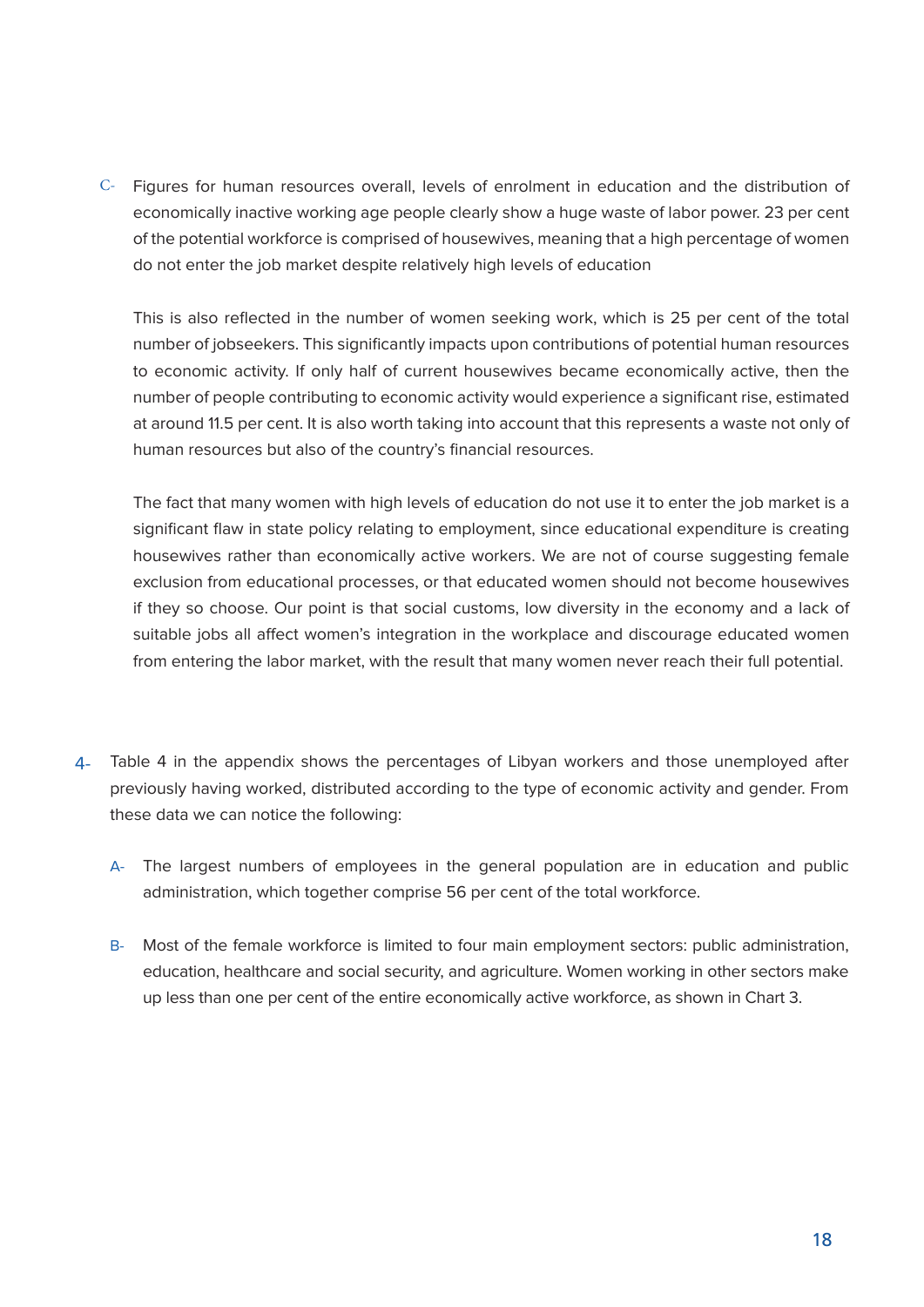

On the basis of the above points, the situation of women according to the 2006 Census can be summarized as follows:

- There is huge waste of female human resources, with a large percentage of women being housewives despite high levels of education.  $1 -$
- 2- Economically active females are concentrated in a small number of sectors, meaning there would be few alternative opportunities for them to enter the job market if jobs were not available in those sectors. This impacts negatively on rates of women's participation in the job market and economic activity, demonstrated by previous data on how human resources contribute to economic activity.
- The concentration of the female workforce in certain sectors suggests that the culture of Libyan officials, whether in the Ministry of Work, Education or elsewhere, encourages employment of women only in certain sectors, even in the face of surplus availability of female staff resulting from not encouraging women to work in other fields or offering them suitable opportunities to do so. This was the case in 2007, when the General People's Committee issued its decision concerning 'surplus/ extra staff', the majority of them women working in the public sector. This surplus was concentrated predominantly in education, healthcare, and public administration, the sectors that employ the highest proportions of women. Data from the Information and Documentation Centre in the Ministry of Work, shown in Table 5 of the appendix, show there to be a more women than men in the staff surplus. 3-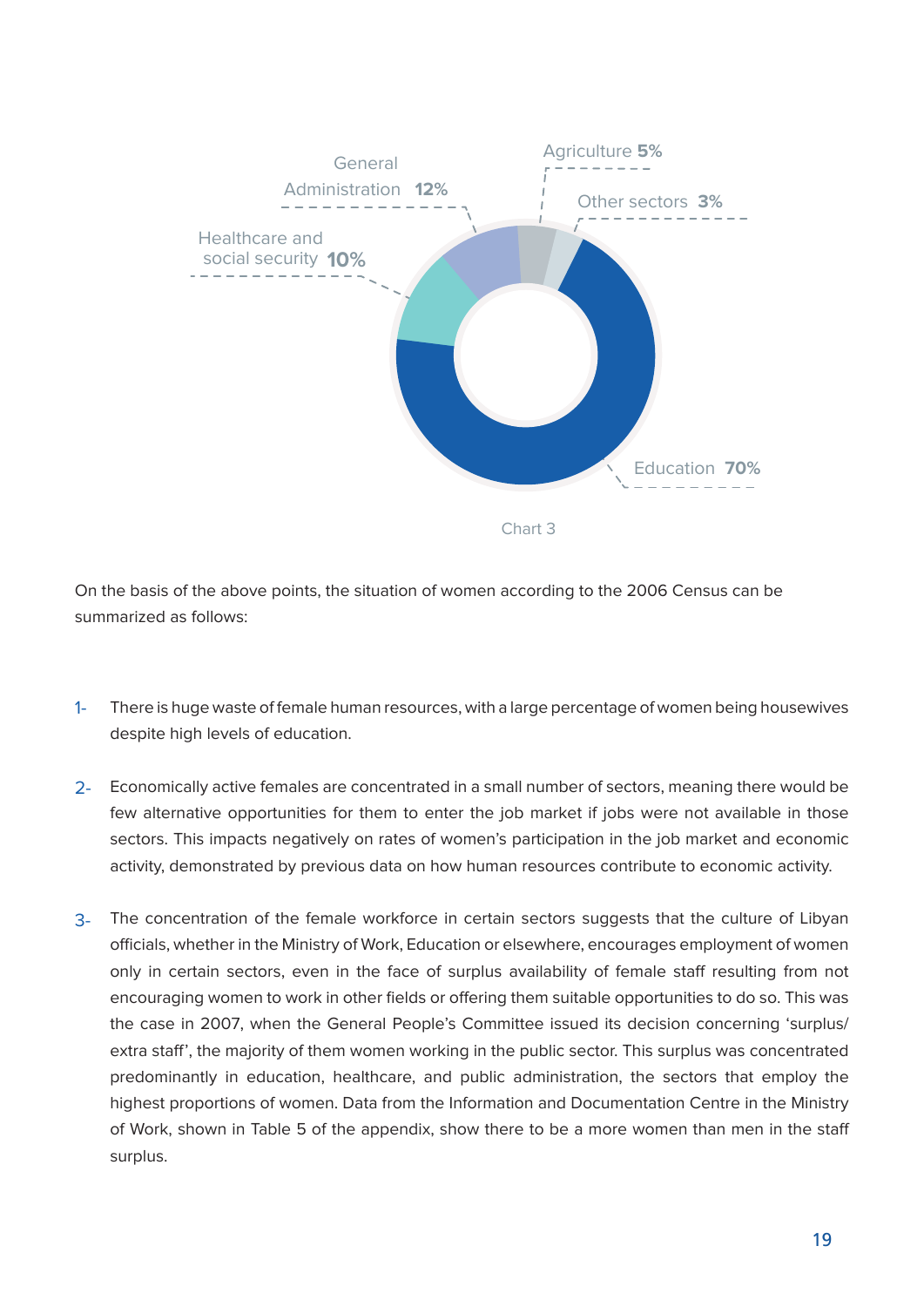$4$ - Both the low presence of women in the active workforce and their high representation within the staff surplus reflect policies concerning management of the female workforce in the country. They also reflect the culture of the society, which considers men as the main breadwinners and sees women as bearing fewer financial responsibilities and being provided for by men. This makes it permissible for women to remain jobless even when they are better qualified than men.

Many women are not in fact supported by a male breadwinner, whether because of divorce or the death of parents or husbands (as shown in Table 6) or as a result of economic or social problems that leave the supposed quardian in a poor financial situation. This can result in a low quality of life for women. However, policies concerning female employment have and continue to be made according to the same sexist principles, which evaluate women according to their social status rather than their professional .competence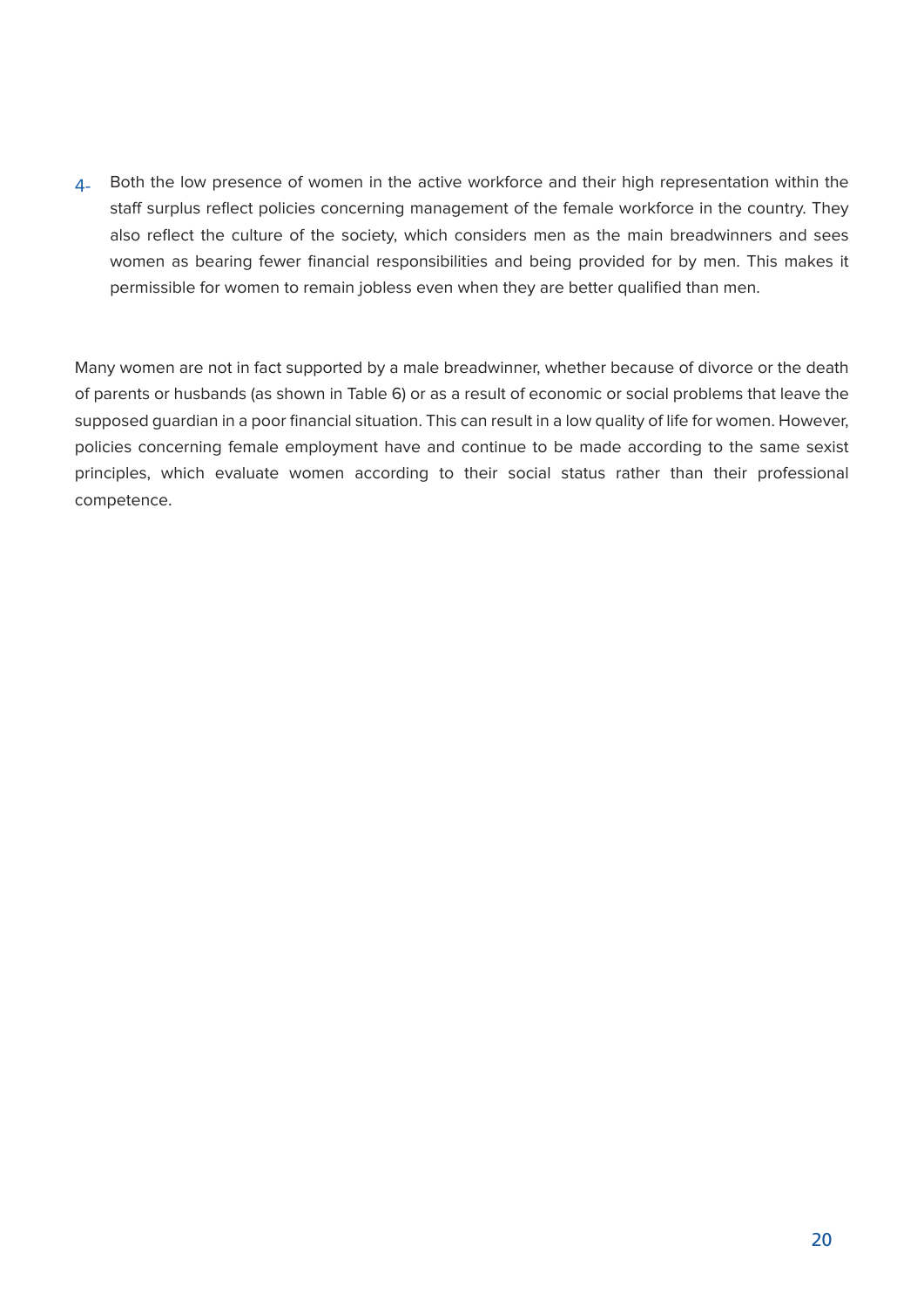#### Assessment of data and statistics from the 2013 Work Survey

. Further insights into the situation of women are provided by the results of the Work Survey conducted by the Bureau of Statistics and Census in 2013

#### General statistics and participation in the job market

Similar to the detailed statistics from 2006, the 2013 data show nearly equal numbers of males and females, both overall and in terms of human resources (citizens aged 15 and above). This consistency might reflect the real situation, or it might simply reflect a lack of subsequent population surveys similar to the 2006 census. The population estimates and other statistics from after 2006 are approximate and not necessarily reliable, but are based on data received by the Department of Civil Status and the General Information Authority and so might be close to the real figures.

Despite approximately even numbers of men and women in the overall human resource, the 2013 statistics show that women's participation in economic activity and the job market remains weak. The proportion of women in the workforce was estimated to be 30.4 per cent of the total, compared with 26.4 per cent in 2006. It should also be mentioned that there are some worrying data regarding general contributions to economic activity. The 2013 figures estimate the overall (combined male and female) rate of contribution to economic activity at 43.1 per cent, compared with 45.89 per cent in 2006. They also show a sharp decrease in men's participation in economic activity, from an estimated rate of 64.9 per cent in 2006 to 55.2 per cent in 2013.

What this suggests is that the percentage of women participating in economic activitity could have risen more if there had been an increase in rates of participation in economic activity for the population overall. This should have happened in the seven years following the 2006 Census, but was not the case. As a result, the percentage of women participating in economic activity increased only slightly, by less than four per cent.

#### Contributions of different sectors

#### The Public Sector

Continuing to analyze data by sector, we find that women working in public institutions comprise 3.5 per cent of female workers. Apart from that, women in the rest of the private sector, whether emploved by Libyan or foreign companies, represent less than one percent of the female workforce.

#### The Private Sector

The situation remained similar to that shown by the 2006 statistics. Women's participation in the job market continued to be limited to the public sector, which employed 93 per cent of women in the labor market.

The 2012 and 2013 statistics are very similar because they are so close in time. Our use and interpretation of these statistics can be generalized to cover both years.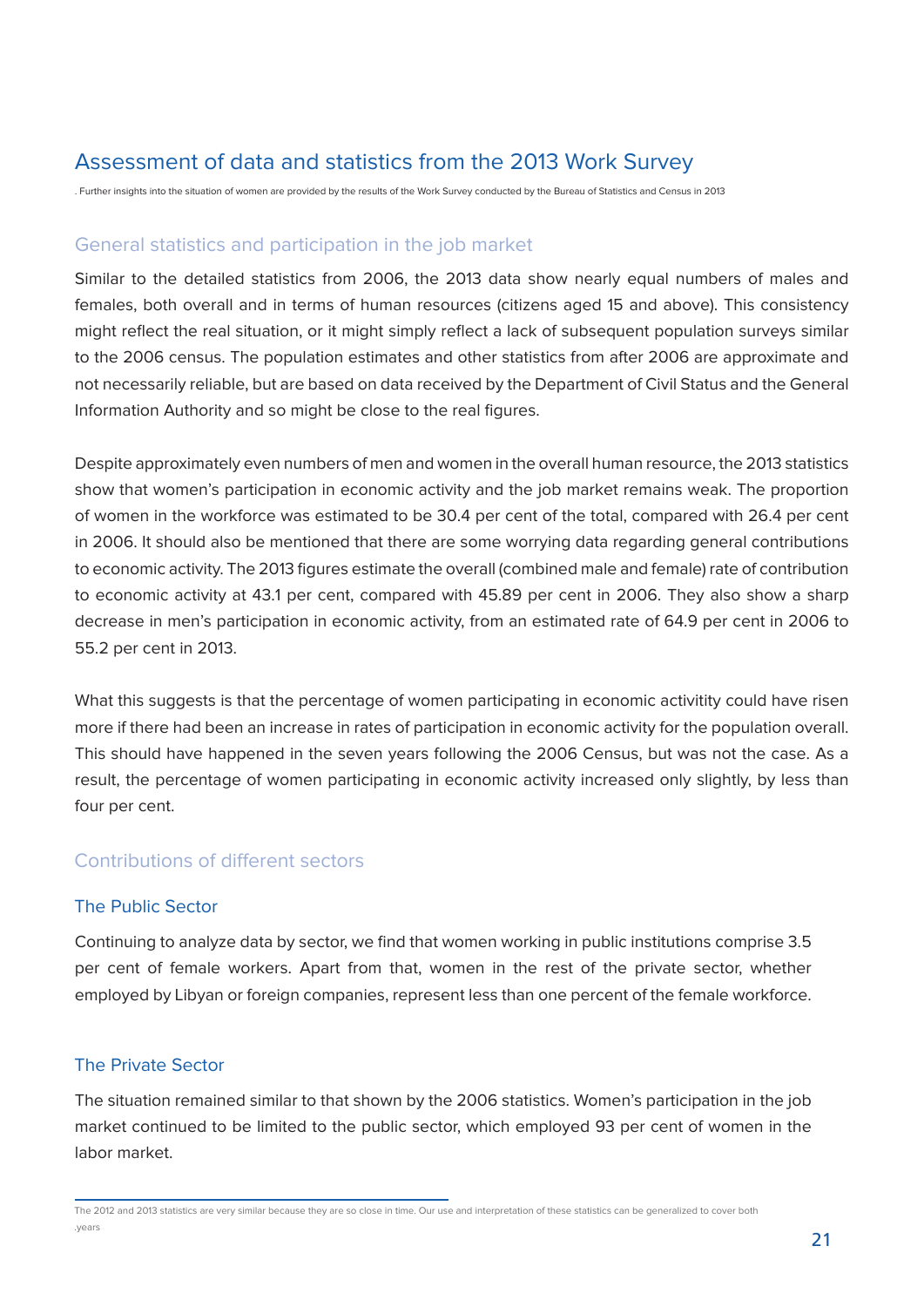#### Entrepreneurship

According to the 2013 data, the percentage of women working for themselves, whether individually or within partnerships, is less than 0.6 per cent of the total female workforce. This means that women's contribution to entrepreneurship is very weak. We do not expect the situation in 2017 to have changed significantly from that shown by the 2013 statistics. Women's participation in both the private sector and entrepreneurship needs to be improved through a set of general economic reforms aiming to increase women's contributions to the national economy. The increase has not happened due to economic collapse since 2014, the year following the 2013 statistics.

#### Unemployment and iobseeker statistics

Figures on general unemployment rates for Libya as a whole during 2012, and detailed statistics from cities and municipalities from 2013, can be seen in Tables 9.a, 9.b and 10 in the appendix. The figures are unsurprising in the light of general policy and officials' attitudes regarding the Libyan job market. Unemployment rates are higher among women than among men, confirming the findings previously cited regarding women's participation in the national economy, the concentration of the vast majority of female workers in the public sector, and weak participation in the private sector and entrepreneurship.

Unemployment and jobseekers statistics for 2012 also reveal an important contradiction. Despite higher unemployment rates amongst women, there are 30,000 more male than female jobseekers, with women accounting for 45 per cent of the total number. This discrepancy between women's unemployment rates and numbers of female jobseekers may indicate that many women are content with being housewives after graduation . This does not mean we object to female graduates choosing to become housewives if they so wish. However, this is not only the result of women's personal choices: it also reflects the society's culture, economic policies affecting women, lack of suitable job opportunities, and lack of economic programs encouraging women to start their own businesses, even from home, or conducting other forms of professional activity that remain socially unwelcome.

According to the detailed statistics from 2006, the number of housewives was over 800 thousand. In other words, the proportion of housewives among the inactive human resource reached 43 per cent, or 23 per cent of the total human resource. This is in spite of the fact that the average level of educational attainment among women was and still is higher than that of men, according to the 2006 statistics and data from the Ministry of General and Compulsory Education.

To conclude, we can say that waste of a large proportion of human resources continues. Large numbers of women become housewives after graduating from higher education, whether for cultural or social reasons or because of economic policies and conditions in the Libyan job market.

Another reason for the difference between the percentage of male and female iobseekers is that more men than women in the 15 - 25 age group leave .education. Another factor is women not entering the job market after graduation, being content with marriage and becoming housewives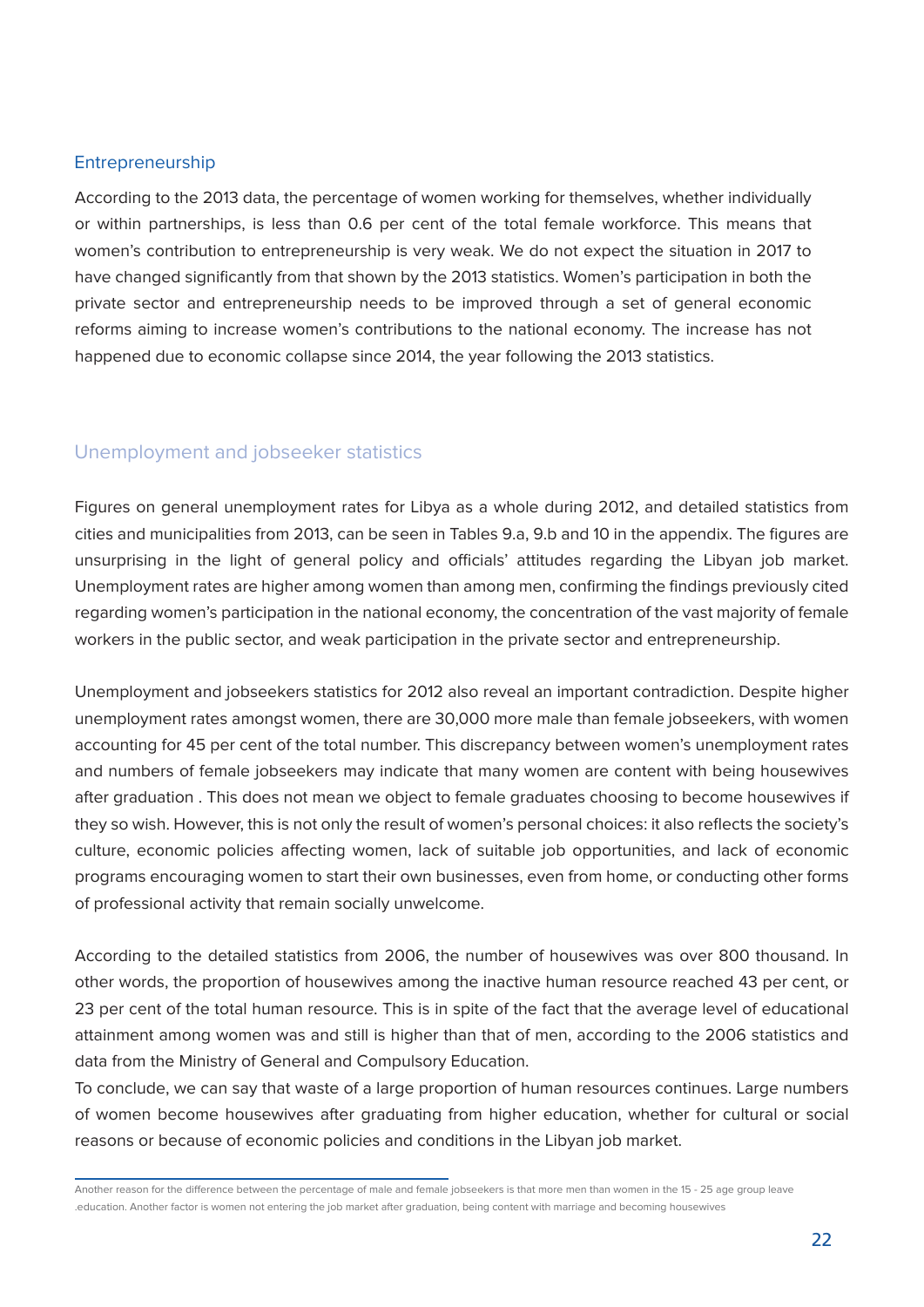### Summary of the general situation of women in the job market as indicated by the 2006 statistics and 2013 data

The general situation of women in the job market, as indicated by the statistics and data in these reports, can be summarized as follows:



It should be noted that we faced difficulties in obtaining certain information and in the quality of available information. There are no official statistics after 2013, and there has been no comprehensive or accurate census since that of 2006. Therefore, we recommend that concerned parties in the Ministry of Work, the Bureau of Statistics and Census, the General Information Authority and other bodies prepare accurate and robust annual data about the Libyan job market and publish it in such a way as to be available to specialists and others interested in the field via open channels without administrative barriers. This information will be invaluable to experts, civil society organizations, universities and others seeking to conduct studies regarding the Libyan job market in order to help decision-makers do their jobs, of which this report is an example.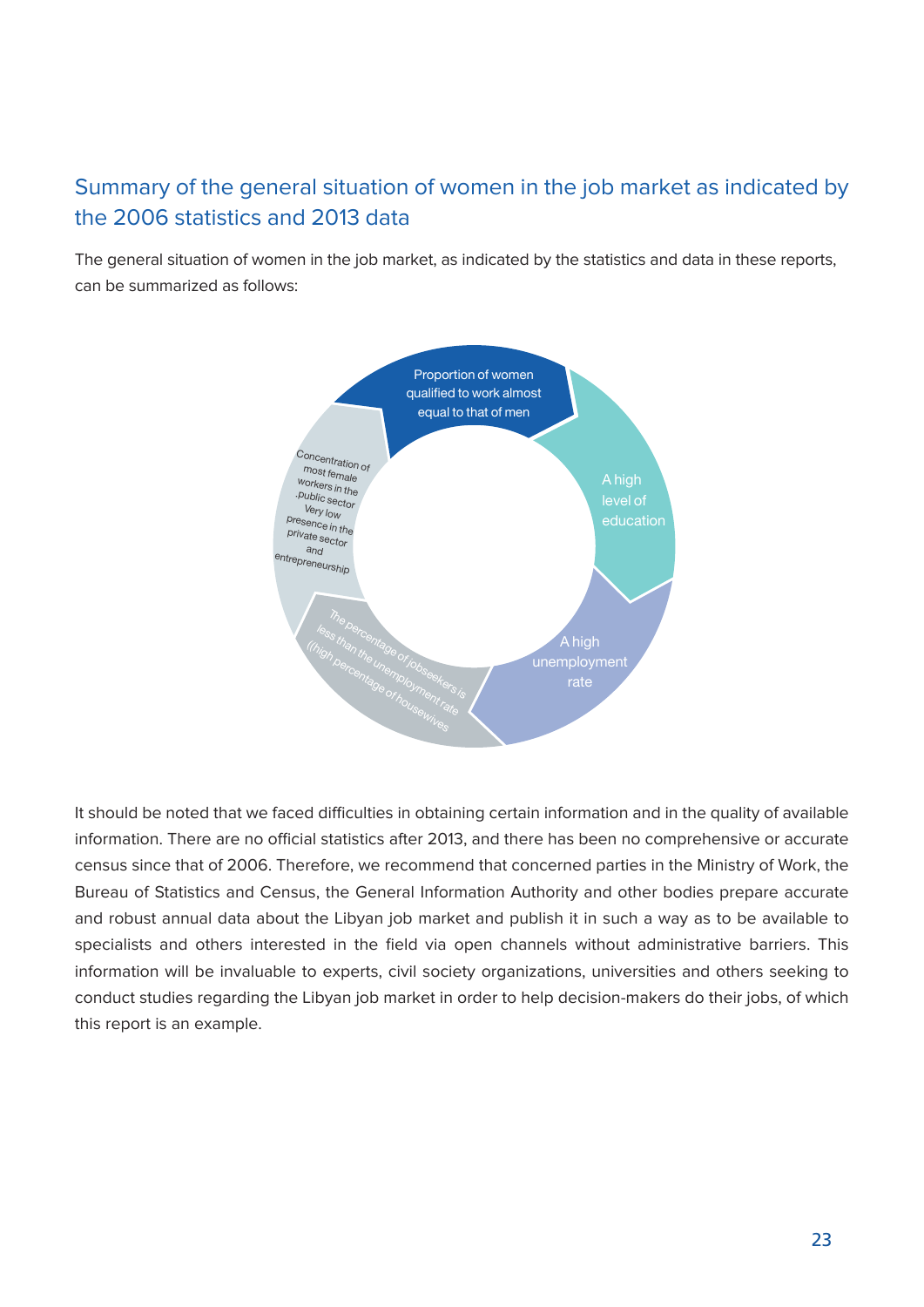## **Section Three: Qualitative Analysis of Barriers to Women's Employmentin Libya**

#### Analysis of obstacles to women's entry into the job market

Young people (from 18 to 35 years old) form the largest age group in Libya. According to official statistics, this age group makes up around 63 per cent of the national population. Scarcity of jobs and difficulty of employment were among the most important factors contributing to the uprising of the Libyan people in February 2011. Several years after the uprising, there is no sign of improvement of the situation regarding job opportunities for youth of either gender. Through focus group discussions with a group of female iobseekers, we identified three main factors around which key issues can be summarized:

#### 1- Lack of employment mechanisms for female jobseekers

Most female jobseekers use unofficial channels, either employment websites or personal connections. We do not find many going through official channels, applying to or registering with the Ministry of Labor and its Job Seekers Bureau.

Focus group participants confirmed unanimously that they did not know that the Ministry of Work offers a mechanism to support job seekers. None had used this government service, and several doubted that it could be of any benefit. All confirmed that their employment was the result of personal initiative, either using personal connections or responding to job advertisements. We concluded that participants are neither interested in using this facility nor in learning how to use it because they have doubts about its usefulness and do not see it as a solution to the employment issue

#### 2- Scarcity of job opportunities

Salaries have been the main burden on the state's budget in recent years, compounded by widespread lack of discipline and productivity among public sector employees. Increased corruption, absence of monitoring bodies, overlap in ministries' remits resulting from political divisions and duplication of executive bodies due to the existence of more than one government, have all conspired to lead to more bureaucratic manipulation, registering male and female workers without them actually doing any work. Under current circumstances, this has significantly affected the economy and led to a general trend of lowering spending on salaries while encouraging the private sector to create more positions for jobseekers. It is worth mentioning that most female jobseekers would like to be permanently employed in the public sector because of benefits such as social security, job stability, shorter working hours and duties that are socially appropriate for women, in addition to the existence of systems and regulations that govern administrative work in the public sector and protect workers - unlike the private sector, which mostly operates without specific laws and regulations or monitoring.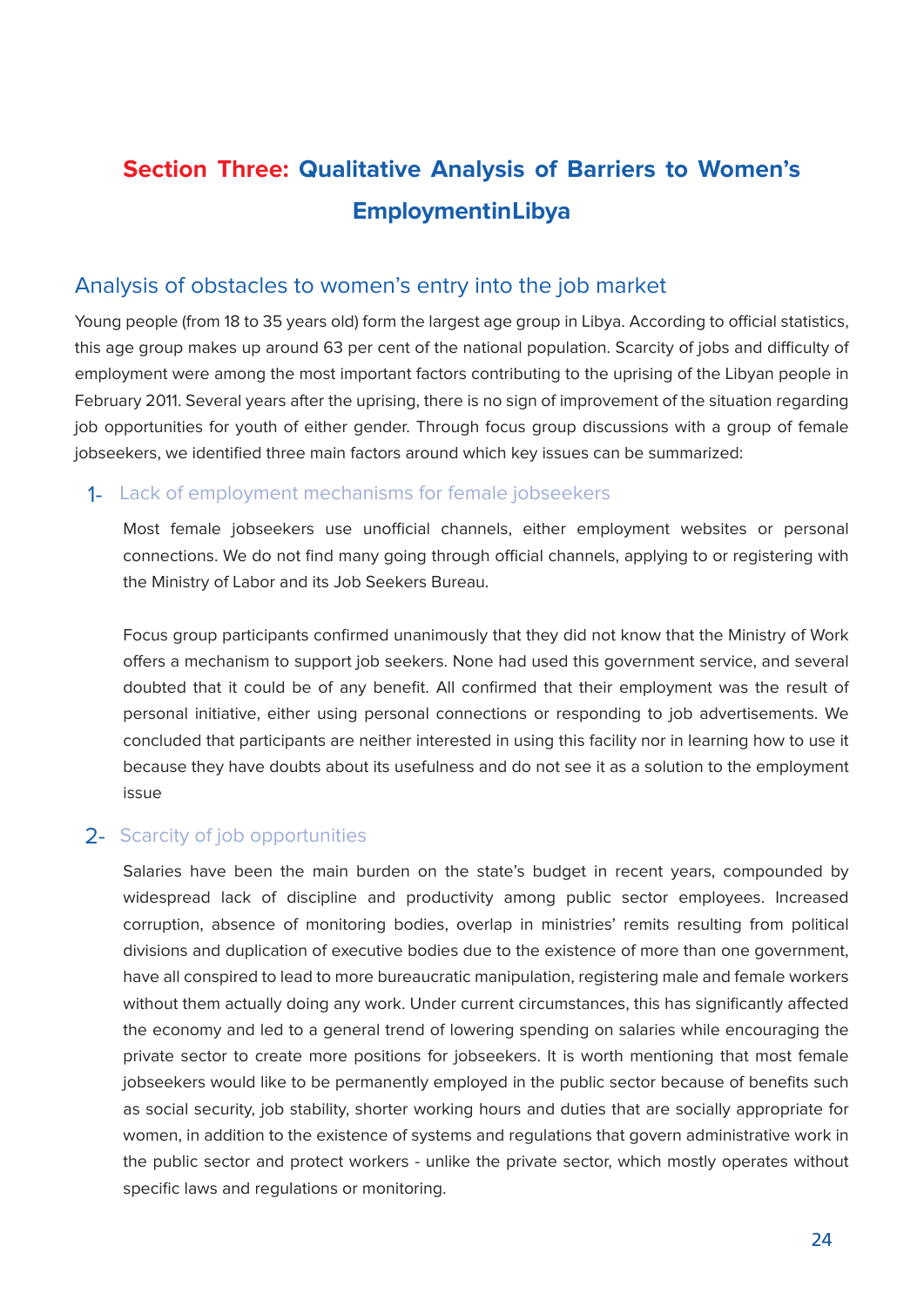#### Aside: the issue of working in the private sector

Although most policies operate on the assumption that encouraging private sector employment is a major potential solution to the unemployment problem, there are no efforts to improve policies regarding the situation of employees in this sector.

Marginalization of the private sector in previous decades led to its stagnation in many commercial fields, with negative impacts on its role in job creation. In addition, most female jobseekers would prefer not to work in the private sector, especially in small and medium-sized Libyan companies. Reasons for this include gender pay gaps, instability and lack of job security, long working hours, lack of benefits and incentives, and absence of monitoring by appropriate authorities

#### 3- : Incompatibility of education with job market requirements

The Libyan education system does not keep up with latest developments and current needs. Curricula and teaching methods still follow traditional formats and do not encourage creativity or improvement of personal skills that would provide graduates with job opportunities compatible with both their needs and those of society. A study of barriers to matching educational outputs with requirements of the job market concluded that educational development programs were created on the basis of theory rather than practical experience and mostly followed traditional patterns rather than being planned scientifically based on systematic study of problems and identification of possible solutions.

During one discussion, a group of female jobseekers expressed their frustration, following graduation, at the gap between curricula and the knowledge acquired within them and the demands of the job market, especially in the private sector in which competition has risen and which requires high skills. Some participants indicated that educational outputs do not even meet basic public sector job requirements.

The most prominent form of discrimination is a preference for employing men because of specific privileges offered to female employees, such as maternity leave, along with fear that young women will marry and productivity therefore decrease. This is in addition to men's ability to work longer hours. The pay gap in the private sector is huge because of lack of monitoring by the Ministry of Work and by unions to enforce women's right to equal pay in accordance with current legislation. Young people are undoubtedly an additional resource for the country if their energies can be well deployed. Indicators show huge imbalance in the job market, with female unemployment rates reaching almost 25 per cent, mostly young women. Providing training opportunities and access to qualifications for young people, especially women, is a crucial factor in developing the job market and creating balance, with wider benefits for general processes of development.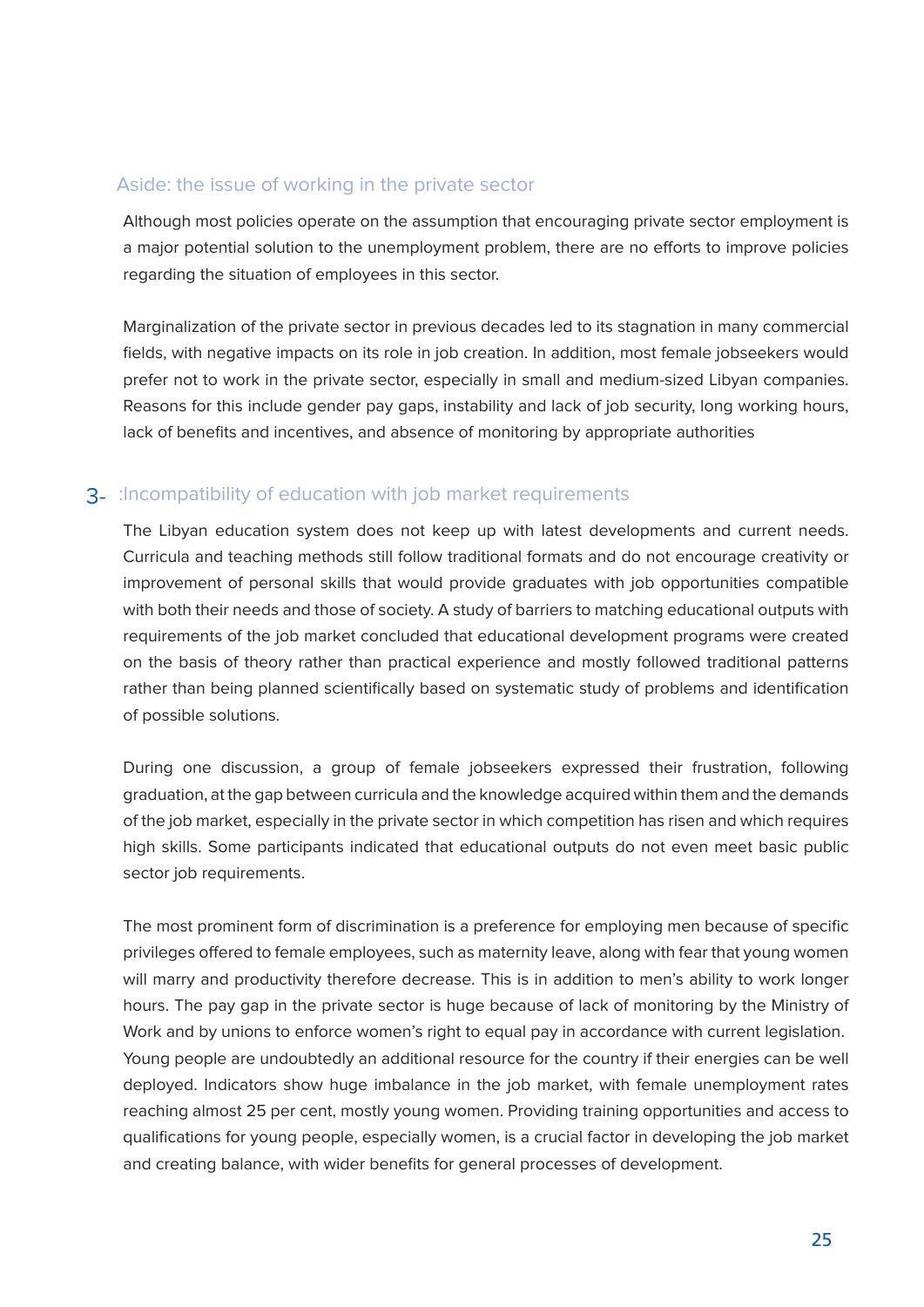#### Analysis of factors behind low participation of women in the workforce in Libya

#### Political and security factors

Even though the period following 17th February 2011 was marked by slow but visible progress in women's representation in legislative institutions and municipalities, the impact of this remained weak. This was widely considered to reflect negatively on the presence of women in political office. At the moment, political division and crisis divert attention from women's issues in favour of concerns such as dialogue, reconciliation, and peace building. Low rates of representation of women politically and in decision-making positions since the revolution have made it difficult to give any momentum to laws relating to the situation of women. In an interview with a female member of parliament, she confirmed that political tensions have become more important than enacting and amending legislation. She mentioned that women's representation is considered symbolic and insignificant, and that women are ignored in and excluded from important issues and topics.

Another important political factor is the role of civil society organizations. Despite international support for women's issues, the women's movement needs quidance and clarification of its roles. While interest has increased in the years since the February Revolution, the movement is still dispersed and lacks any unified view. It is consequently unable to fulfil one of its most important roles: pressuring and monitoring decision-makers to enforce women's rights.

The deteriorating security situation has led many women to become reluctant to work. The biggest obstacles are restrictions on movement, women's unwillingness to work in distant locations that might expose them to security threats and endanger their safety, and being forbidden from working in nearby locations. Absence of the rule of law has become another obstacle. High rates of kidnapping and harassment have made women reluctant to work in the private sector, or to prefer to work from home

#### Social and cultural factors

Despite women's success in the fields of education and scientific research and their contributions in the job market, the percentage of women in work remains low because of social and cultural barriers. These barriers include, but are not limited to, gender discrimination and reinforcement of negative stereotypes about women's ability to work. The current security situation forms another significant barrier that limits women's ability to join the job market, for example because it makes it difficult for women to commute.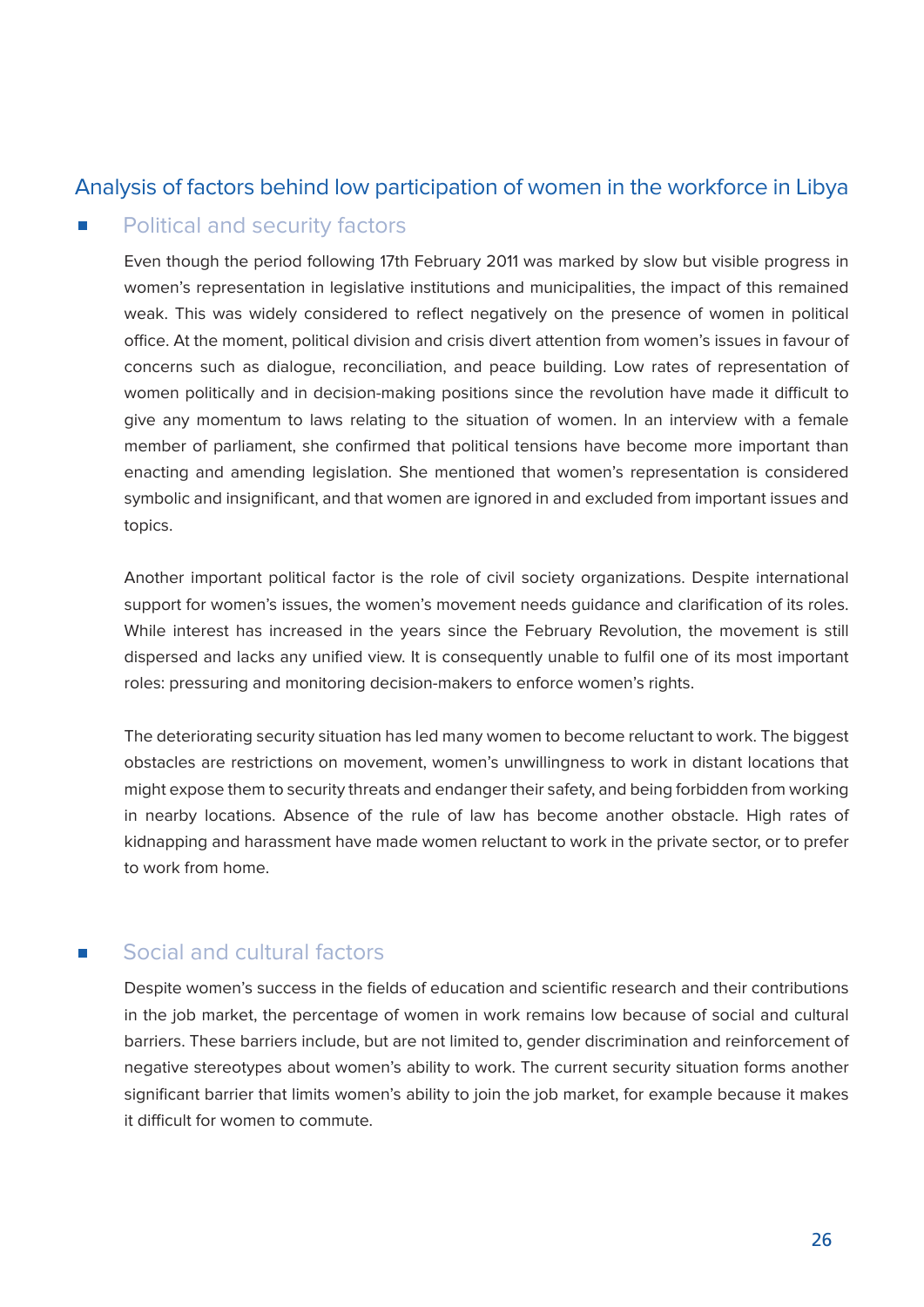Undoubtedly the social system, with its customs and traditions, forms another barrier to women's employment. In the course of this research we examined prevalent stereotypes and confirmed that social prejudices against women result from images that do not necessarily reflect real life situations. In an attempt to understand these socially pervasive stereotypes of Libyan women at work, and to understand the generalizations that limit women's progress in the work place, we discussed the most significant stereotypes in a session with a group of women. They agreed that the most frequent stereotypes are:

- In the work place, unmarried women look for opportunities to meet potential spouses
- Working women cannot balance work and household chores.
- Women do not support each other. One woman is another woman's enemy.
- Administrative work is suitable for women.

Participants agreed unanimously that they have suffered prejudice in the workplace resulting from stereotypes about women and from ignoring their personal abilities. It is worth mentioning that this prejudice came from both men and women.

Considering another challenge in the lives of working women, participants discussed 'social chores', and how they represent a huge barrier to women of any social status. All participants confirmed that it is difficult for working women to find a balance between their work and family and social commitments. Some participants noted the importance of creating suitable work environments for women, for example by providing services such as nurseries.

When examining social and cultural barriers, we should take into account the barriers that women either create by themselves or accept because of social pressure and influences during their upbringing. Undoubtedly, the social system and prevalent customary attitudes are among the most crucial factors that impede women's progress.

Despite the increase in the number of working women, women's participation in the job market remains low and does not reflect either educational achievement or the legal framework that supports women as an active force in the labor market. Stronger efforts are necessary to change this social system, and to break barriers of fear and hesitation that keep women from receiving promotions and reaching leadership positions. Trade unions and civil society organizations can exert pressure to improve the economic situation of women and change gender stereotypes by creating opportunities for success and emergence of a new generation of female entrepreneurs in all fields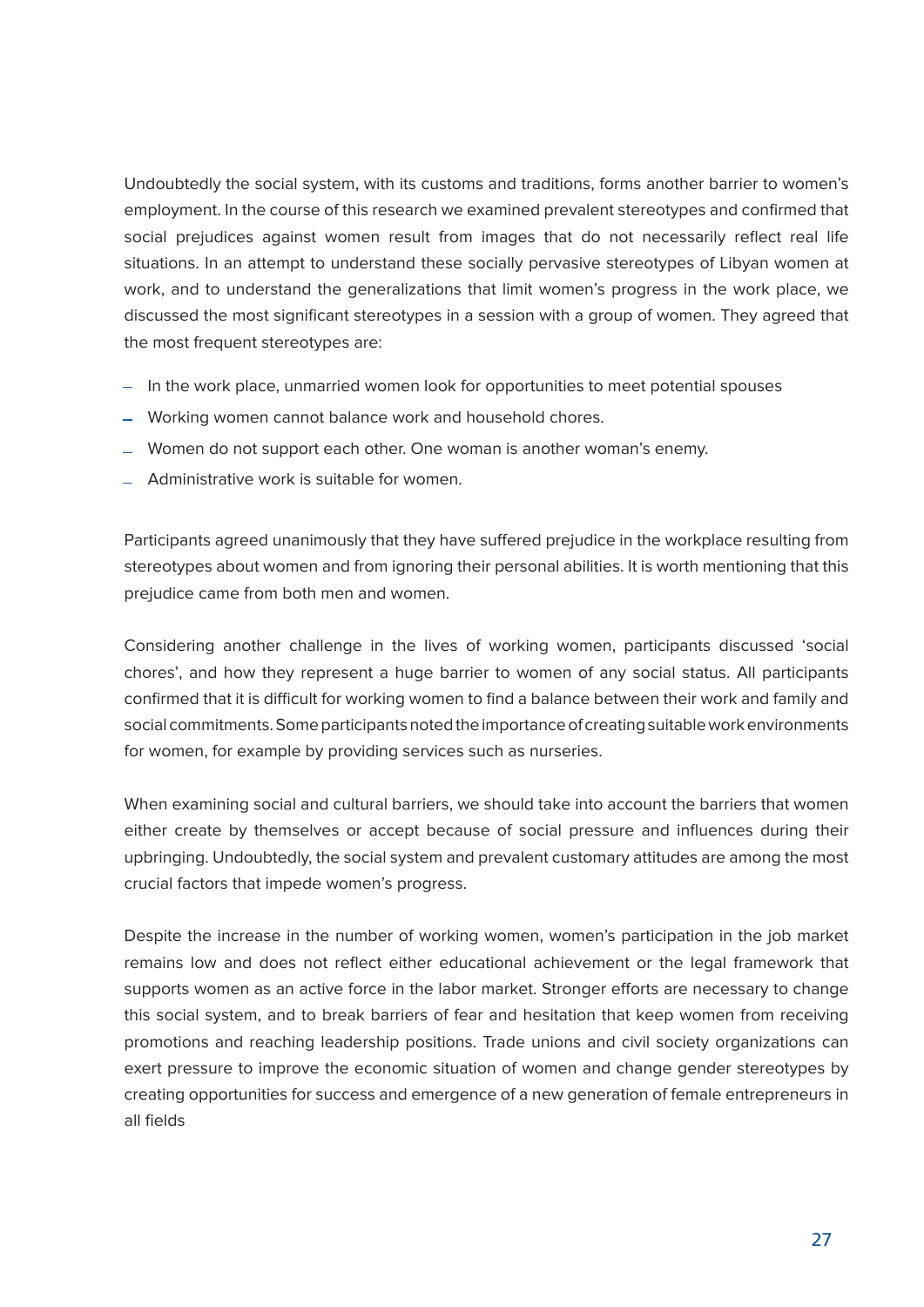#### Legal factors

The Libyan legislative framework is fairly comprehensive concerning the protection of women and guaranteeing women's rights. Labor laws are based on principles of equality and parity, and grant important privileges to women. The issue lies not with the laws and legislation, but in deficiencies in their implementation and enforcement. These deficiencies result from a lack of monitoring by appropriate bodies, especially in the private sector, which is a key reason for the gender pay gap. In addition to salaries being below legal limits, working hours exceed legal limits without corresponding financial compensation: another illustration of how, in reality, laws are not enforced.

For example, the Labour Code explicitly states that employers should provide nurseries, allowing the possibility that several employers collaborate to deliver this. Failure to implement this law is one of the main reasons for the lack of women competing for leadership positions. It is also one of the main factors behind the imbalance between work and personal life experienced by many working women, leading them to favor simple administrative work easier to reconcile with their family commitments.

The law states that women can work part time, and specifies certain hours and times for women's work. It also guarantees paid maternity leave, entirely paid for by the employer. Although part of efforts to improve the situation of women, this measure has not served its objective. On the contrary, it has led to employers favouring men for job opportunities, especially in the private sector, with women often employed unofficially and hence deprived of the insurance and legal protection required by social security laws.

There are some contradictions in the law. Some articles limit women's ability to work in what are referred to as physically demanding jobs, along with other, unspecified, jobs described as not suitable for women. These laws are ambiguous and their exact scope open to interpretation. This has led to marginalization of women in engineering and field-based work, and so increased the tendency to limit them to office-based and administrative jobs.

Based on the above, we can conclude that the inclusion of clear articles on equality, competence and justice at work are not enough to convert these principles into practical solutions that change women's situation in the work place. This needs unified efforts and partnerships among unions, civil society organizations and other concerned bodies, in order to create a suitable work environment for all regardless of gender.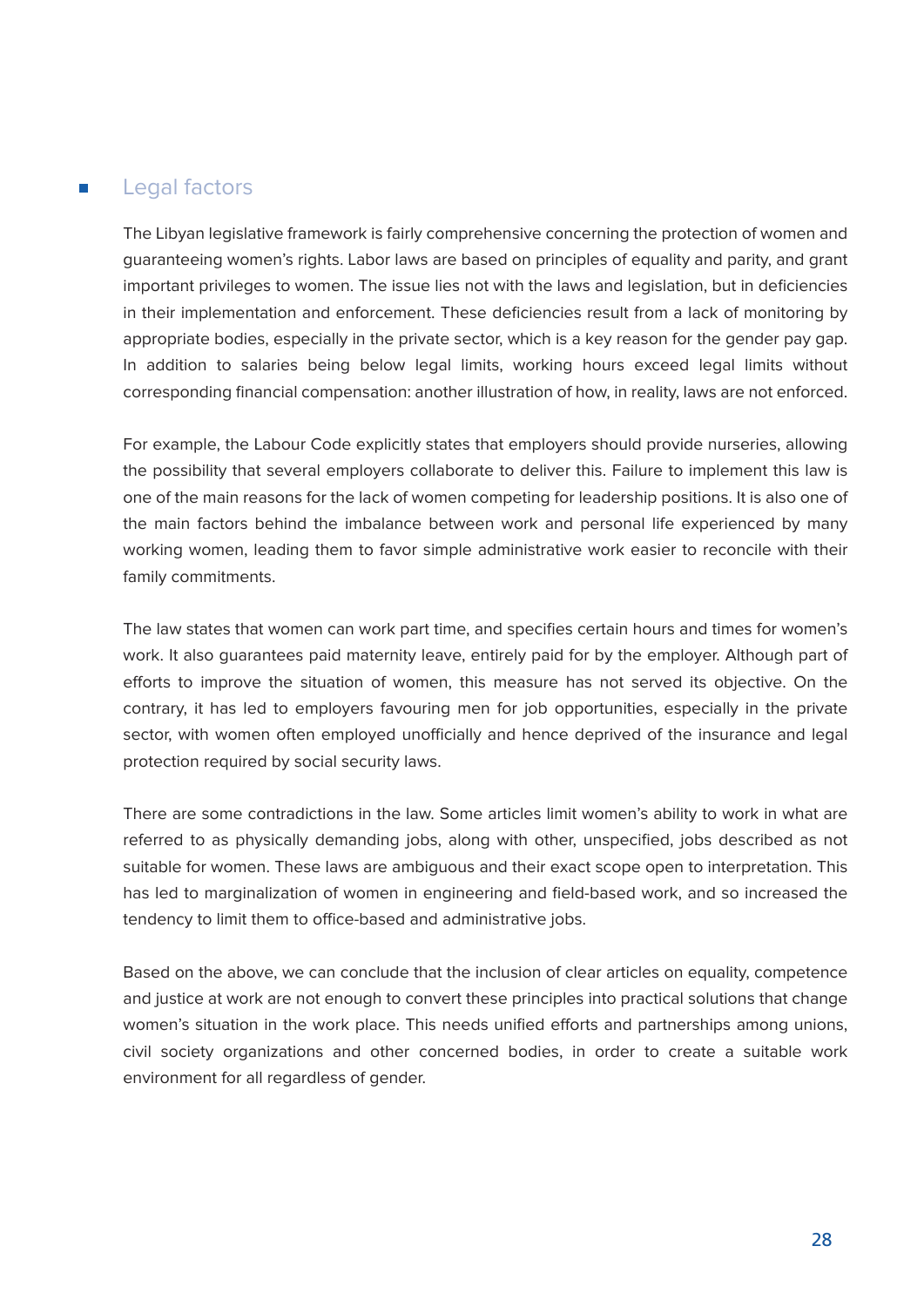#### Women and social security

The social security fund commits, according to Law 13 of 1980 and its regulations, to provide benefits to all those registered in the social security system, of both genders, who have committed to pay the stipulated fees.

Social security laws in Libya give comprehensive legal protection to men and women equally. The law provides insurance for industrial injuries and occupational diseases, pensions, disability conditions, protection of employees during illness, pregnancy and birth, and support for female workers' families in the event of their death.

Among the biggest issues regarding the social security system are the retirement age and the position of women in the parallel economy.

#### The issue of retirement age

The law differentiates women's and men's retirement age as follows:

- The retirement age is 60 for all female workers and for men in hazardous jobs such as drivers of heavy goods vehicles and coaches 1-
- 2- The retirement age is 65 for all men working in companies, as partners in production, contract employment, and self-employment.

This is another example of failure to implement principles of gender equality and equal opportunity as stated in Libyan legislation. The social security law forces women to retire at a younger age than men, without considering their health or ability to continue working. Participants in the discussion on women and social security confirmed that women's work in administrative iobs is not physically tiring or demanding, in contrast to many men's jobs. This makes discrimination in relation to retirement age unjustifiable and not based on sound reasoning.

#### Women in the informal private sector

Although the social security fund covers workers and employees in the public and private sectors. based work. The increase in the size of the shadow economy in the last six years means that more its privileges do not extend to workers in informal employment in small companies and homewomen are working informally. Women working in the private sector have no way to pay social security fees and hence are excluded from the social security system and deprived of their basic rights.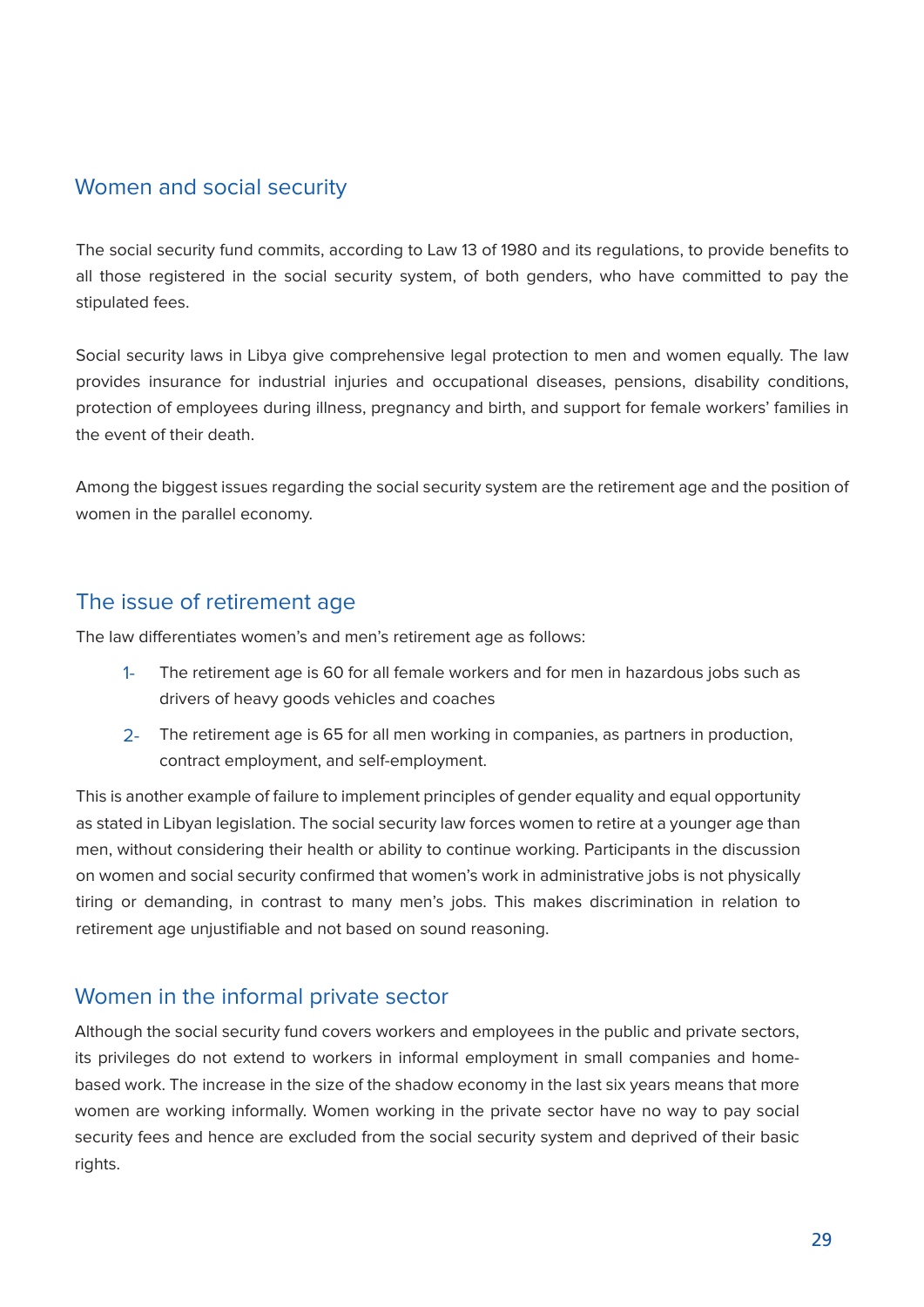Some women prefer working in the informal economy and private sector despite low salaries and lack of privileges and incentives. Among the many reasons for this are not requiring educational certificates, compatibility of working hours with women's family and social responsibilities, and most importantly its greater social acceptability. A large proportion of women therefore work for many years without either pensions or health insurance that would support them in cases of disability or illness.

The situation of women in the private and informal sector is both sensitive and difficult. However, improved monitoring of registered private sector companies can help ensure the protection of women. The biggest challenge remains creating a system that ensures access to at least the minimum level of social security to which women are entitled by right.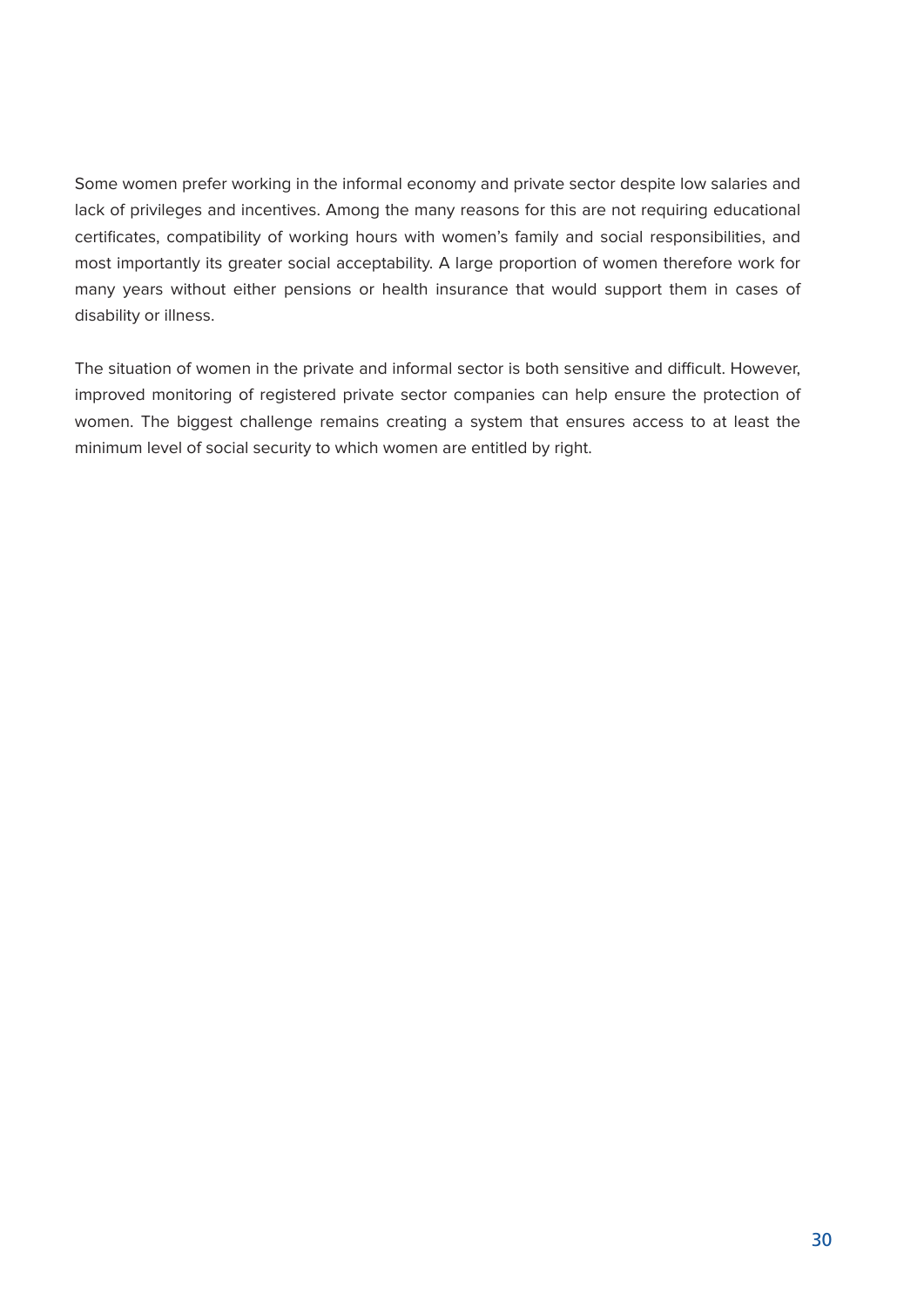#### Conclusion

Through what has been discussed in this study, we can clearly see that Libyan women experience adverse circumstances in the job market. Most indicators, such as unemployment, participation in commercial activity, and contributions to entrepreneurship, offer a negative picture of the situation of working women. Some of these indicators are similar for other social groups in the Libyan job market due to a general and basic lack of organizational mechanisms. However, data on public sector employment show that women are concentrated in two or three sectors only, with very few women in senior positions in the public sector as a whole.

Women's concentration in certain parts of the public sector, and the large general surplus of public sector employees in Libya, renders women vulnerable to future changes in employment policies. A case in point is the 2006 decision on surplus staff, who were stopped from working despite the government continuing to pay their salaries. This highlights an important issue. The high percentage of women in the public sector could be seen as a positive indicator, reflecting a lack of discrimination against women. However, other indicators, such as the fact that 70 per cent of working women are employed in the public sector, contradict this. The apparently positive indicator is misleading, because the high percentage of women in the public sector reflects a general tendency to employ people on the basis of favoritism and nepotism. As a consequence, a large number of women experience underemployment within the public sector. limiting both their professional contribution and progress in the quality and status of their work. Within the private sector, which does not submit to labor protection and consumer protection laws, the

percentage of women is low, as shown by the statistics referred to above. Women working in the private sector are in addition subject to many forms of discrimination, exploitation, and violation of rights. Employers in the private sector are able to exploit female employees due to the lack of comprehensive legal protection for workers, and because the absence of government monitoring bodies means current laws are not implemented.

The issues in public sector and official private sector employment lead many women to work in the informal sector, for example in home-based manufacture of handicrafts marketed through various channels. Women working in the informal economy sacrifice certain privileges that were available in the official sector before the political division crisis of 2014, such as social security and banking privileges. This trend is hence not beneficial to women in the long run, nor to the Libyan economy, which does not benefit from these activities through either tax collection or stimulation of the wider economy.

Finally, it is significant that women's experiences in the job market, whether official or informal, are inconsistent with their high educational levels. Although women are in general more educated than men, unemployment is higher among women than men.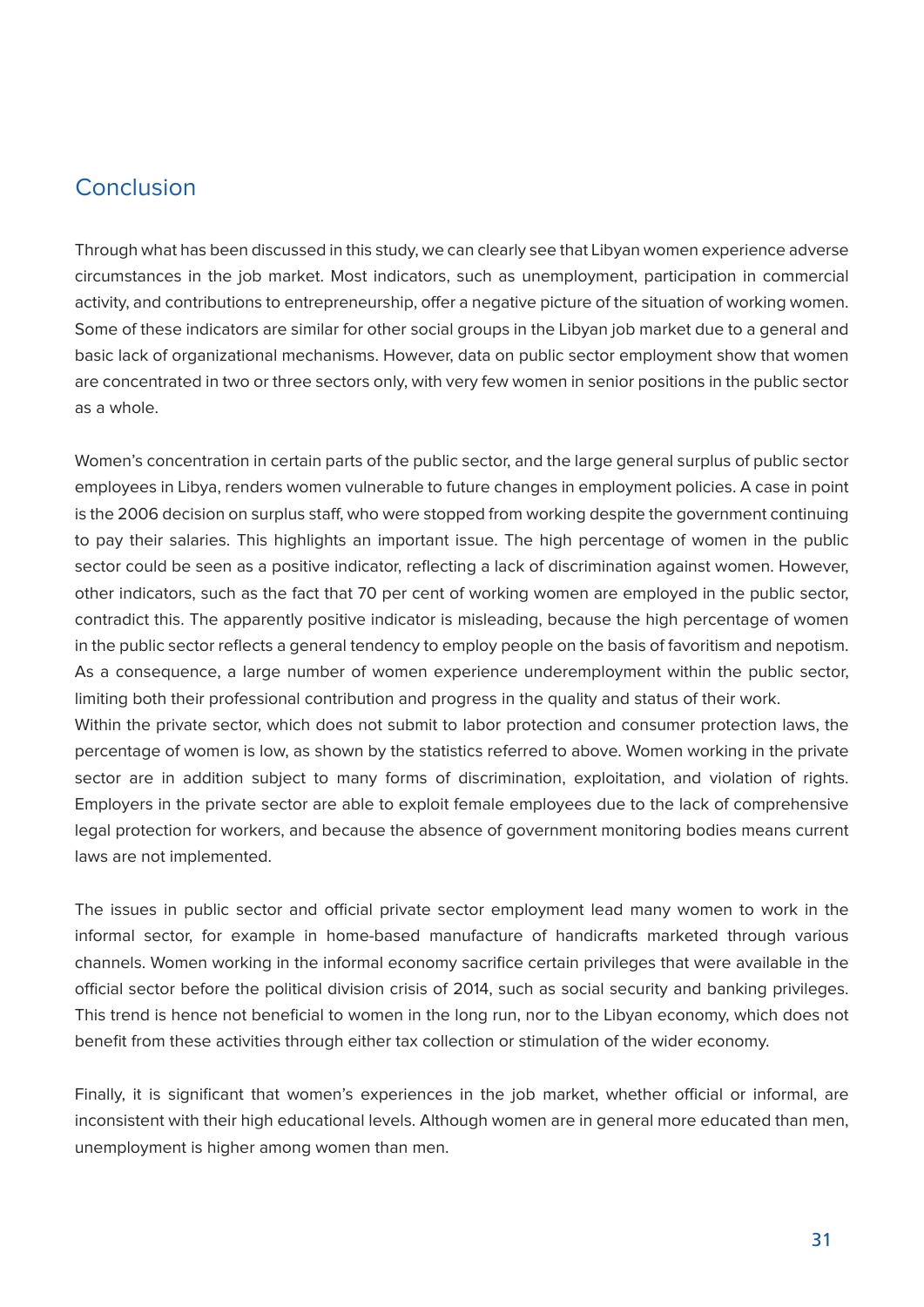The current situation of women in the Libyan job market is detrimental to all parties. It fosters poor economic, social, and even cultural conditions for Libyan women and hence Libyan families. It also reflects huge issues within the Libyan economy, and demonstrates a need for radical and comprehensive reform that reconsiders the roles of various societal groups in the future of the Libyan job market in a positive manner, in line with the law and principles of competence, justice, and the protection of all parties involved in the economy, whether as employers, employees, or consumers. It also shows the need for an integrated and sustainable economic plan that guarantees utilizing natural, geographic, and human resources in a positive, sustainable, and effective manner.

### Recommendations

#### Recommendations for decision makers

- There is a need to develop databases categorized by gender, aggregating data from many fields. It is also necessary to ensure the security of the Bureau of Statistics and Census, perhaps supported by international partners such as the United Nations Development Program or World Bank, and hence its ability to update the country's official statistics reliably and to gather up-to-date data on population, development, the economy and other key areas. This information will help monitor economic conditions in ways that can support efforts to improve the circumstances of Libyan women. 1-
- 2- Since Libyan women form approximately fifty per cent of the population, they should be placed at the heart of the economic growth process. It is the responsibility of governments and international bodies to ensure women's strong participation by putting in place a national strategy to empower women and reinforce their ability to contribute to the economy. Economic priorities should be set in line with a long-term vision inclusive of women and which can strengthen growth and development in the country in the short and medium terms.
- 3- Create a national vision for economic development within which to implement projects for general economic reform. Such reform needs to increase overall levels of participation in the national economy, and in doing so elevate women's contributions
- 4- Activate and amend labor laws. Most Libyan laws and regulations do not discriminate between male and female employees and work on solidifying the principle of competence. Despite this, most cannot be implemented in practice unless governed by executive legal regulations that do not offer scope for interpretation in ways that reinforce predominant prejudices.
- 5- Direct some economic reform policies specifically towards women, recognizing that unemployment and low contributions to national economic activity are particularly widespread among women. Improving women's participation rates in the national economy will improve the general contribution of the population as a whole.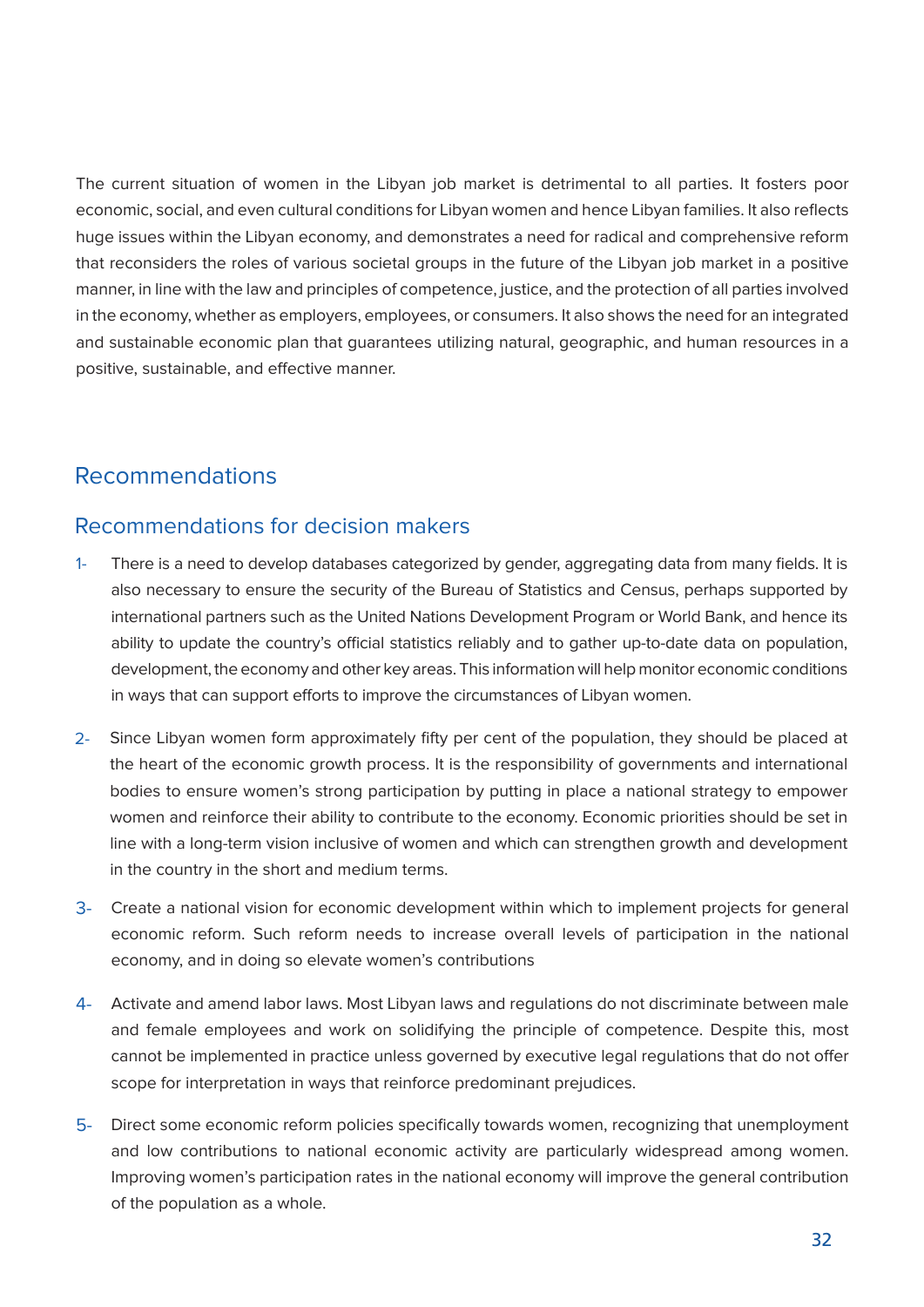- 6- Ensure that the private sector implements a hiring policy based on competence when choosing between male and female employees. This is in addition to policies that encourage hiring women so the gender gap in the private sector can be bridged and numbers of male and female employees become more balanced. Guarantees should be put in place of improved monitoring of the private sector to guarantee the rights of workers of both genders, and to ensure the work environment is appropriate and healthy, especially for women
- 7- Integrate gender perspectives into policy formation and general budget setting, and into later stages of policy and budgetary review and implementation, in order to work towards realizing the principle .of equal opportunity for both genders
- 8- Improve balance in the distribution among sectors of women in the labor market, so that women are neither restricted to specific sectors nor recruited to sectors where they are not needed in order to exclude them from other sectors. This is necessary in order to avoid moving large numbers of employees, the majority of them women, to the staff surplus because they are not needed, as actually happened as a result of the staffing surplus decision of 2007. Continuation of this policy leads to the accumulation of women in sectors where they are able neither to develop professionally and improve technically, nor to improve their living conditions

#### Recommendations for society as a whole

- There is a need to work effectively on cultural attitudes and social awareness of gender issues in Libyan society through media campaigns (via TV and the internet), and similar initiatives (for example lectures in mosques to promote women's contribution to the economy. 1-
- 2- There should be more support for Libyan women involved in the parallel or informal economy, based on needs assessed and articulated by them and by Libyan civil society organizations actively engaged on the ground. Financial and other kinds of support can help women to move from the informal to formal sector and hence contributes to shaping a stronger and more inclusive economy.
- 3- Create channels for communication among working women that offer platforms to discuss issues relevant to improving the conditions of working women in all sectors, and that provide mutual and .peer support
- 4- Establish a comprehensive national program involving the public and private sectors, trade unions, civil society organizations and international organizations, to encourage women to initiate their own projects to help balance their financial and social needs. This can be supplemented with advice as to effective mechanisms to help find this balance, offering an alternative to abandoning economic activity in favor of becoming housewives (with all due respect to housewives' family responsibilities .(and other social roles
- 5- Trade unions, civil society organizations and other concerned parties should unite, combine efforts and cooperate to change the unsupportive common culture, stereotypes and prejudice that hinder women them from achieving their ambitions.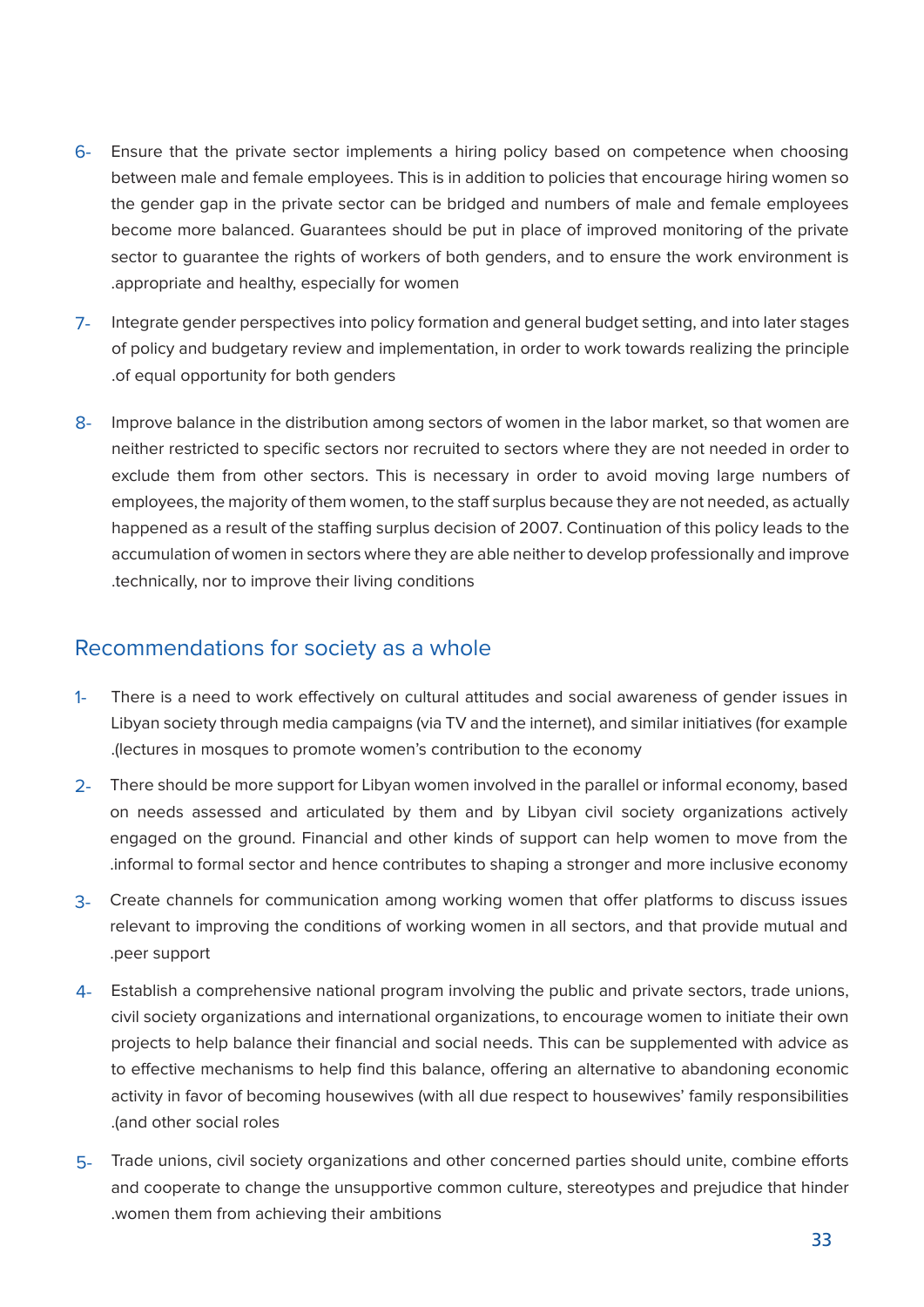### Appendix

### **Statistics and Data**

#### Table 1: General Statistics

| <b>Indicator</b>                                       | 2006       |
|--------------------------------------------------------|------------|
| Libyan Population (thousands)                          | 5298       |
| Number of Libyan families (thousands)                  | 887        |
| Total population (thousands)                           | 5658       |
| Number of families (Libyan and non-Libyan) (thousands) | 981        |
| Population density (people per km2)                    | 3.4        |
| (%) Population growth                                  | 1.8(%)     |
| Percentage of population below 15 years                | 31.3(%)    |
| 64-Percentage of population aged 15                    | 64.7(%)    |
| Percentage of population over 65                       | 4.2 $(%)$  |
| Population over 15 (human workforce)                   | 3652319    |
| <b>Males</b>                                           | 1846485    |
| Females                                                | 1805834    |
| Percentage of population in urban areas                | 88.2 (%)   |
| Percentage of population in suburban areas             | 11.8 $(%)$ |
| Average size of Libyan families (persons)              | 6.0        |
| Total fertility rate (for women aged 1549-)            | 2.7        |
| Median age of the Libyan population                    | 24         |
| Average age                                            | 26         |
| Average age at first marriage (years)                  | 32.6       |
| <b>Males</b>                                           | 33.9       |
| Females                                                | 31.2       |
| Percentage of people never married                     | 53.6 (%)   |

 $\hat{\mathbf{r}}$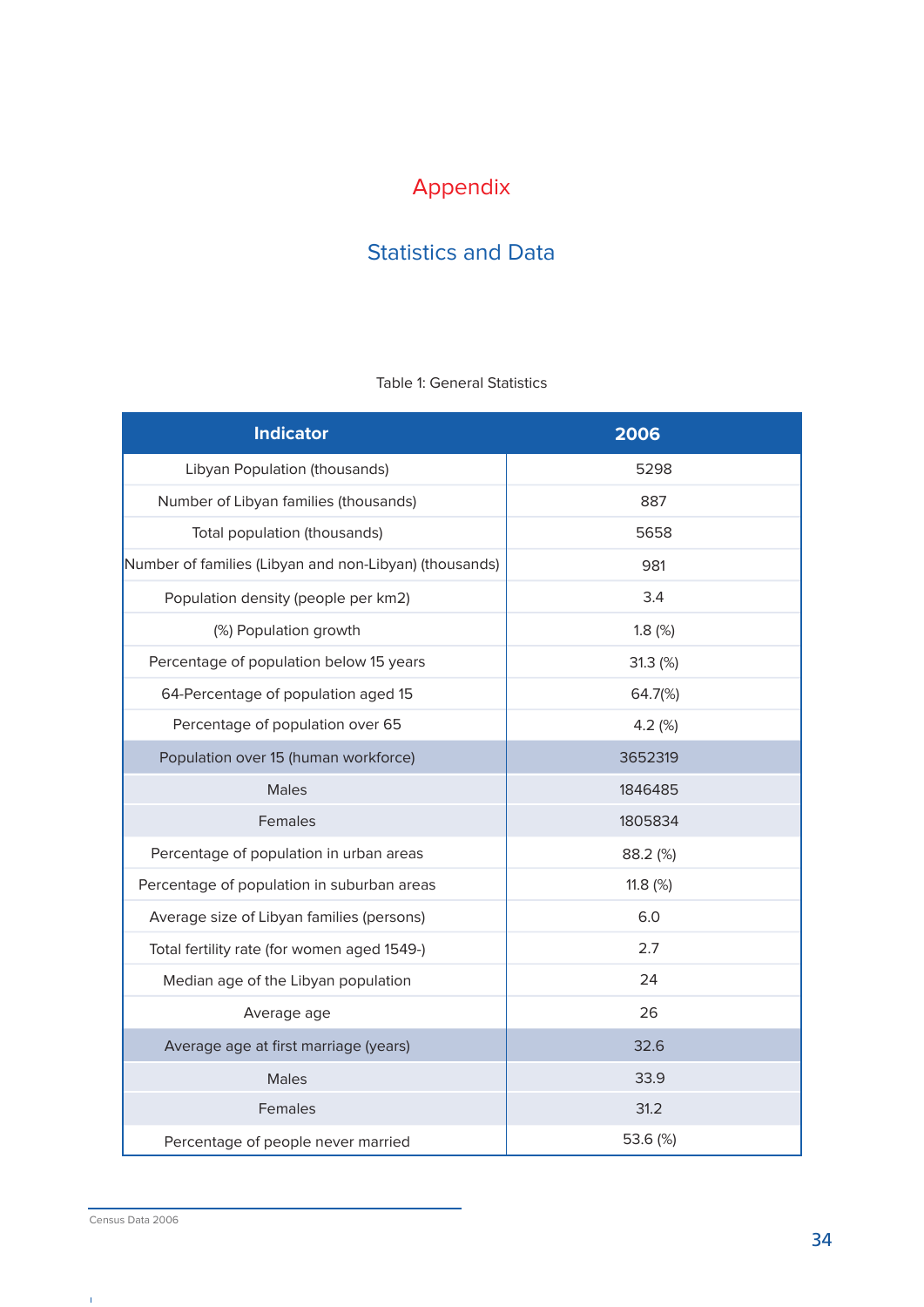| Rates of enrollment in compulsory education (%)     | $97.1\,(%)$        |
|-----------------------------------------------------|--------------------|
| <b>Males</b>                                        | 97.1               |
| <b>Females</b>                                      | 97.0               |
| Percentage of economically activity people          | 45.9%              |
| <b>Males</b>                                        | 64.9               |
| Females                                             | 26.4               |
| Percentage of workers in the administrative system  | 0000005060%)000000 |
| Percentage of workers in public and social services | $63.5\ (%)$        |
| Illiteracy rate among people aged over 10           | 11.5(%)            |

| <b>Educational level</b>                              | <b>Percentage of total</b> | <b>Number</b> |
|-------------------------------------------------------|----------------------------|---------------|
| Secondary education and equivalent                    | 24.54                      | 441927        |
| Males                                                 | 524.6                      | 221665        |
| <b>Females</b>                                        | 24.78                      | 220262        |
| Above secondary education and below<br>graduate level | 5.61                       | 100541        |
| <b>Males</b>                                          | 5.68                       | 51322         |
| Females                                               | 5.54                       | 49219         |
| Graduate and postgraduate                             | 11.6                       | 208227        |
| <b>Males</b>                                          | 10.37                      | 93761         |
| Females                                               | 12.88                      | 114466        |
| Percentage of total                                   | 100                        | 720695        |
| <b>Males</b>                                          | 100                        | 366748        |
| <b>Females</b>                                        | 100                        | 383947        |

#### Table 2: Rates of Enrolment in Education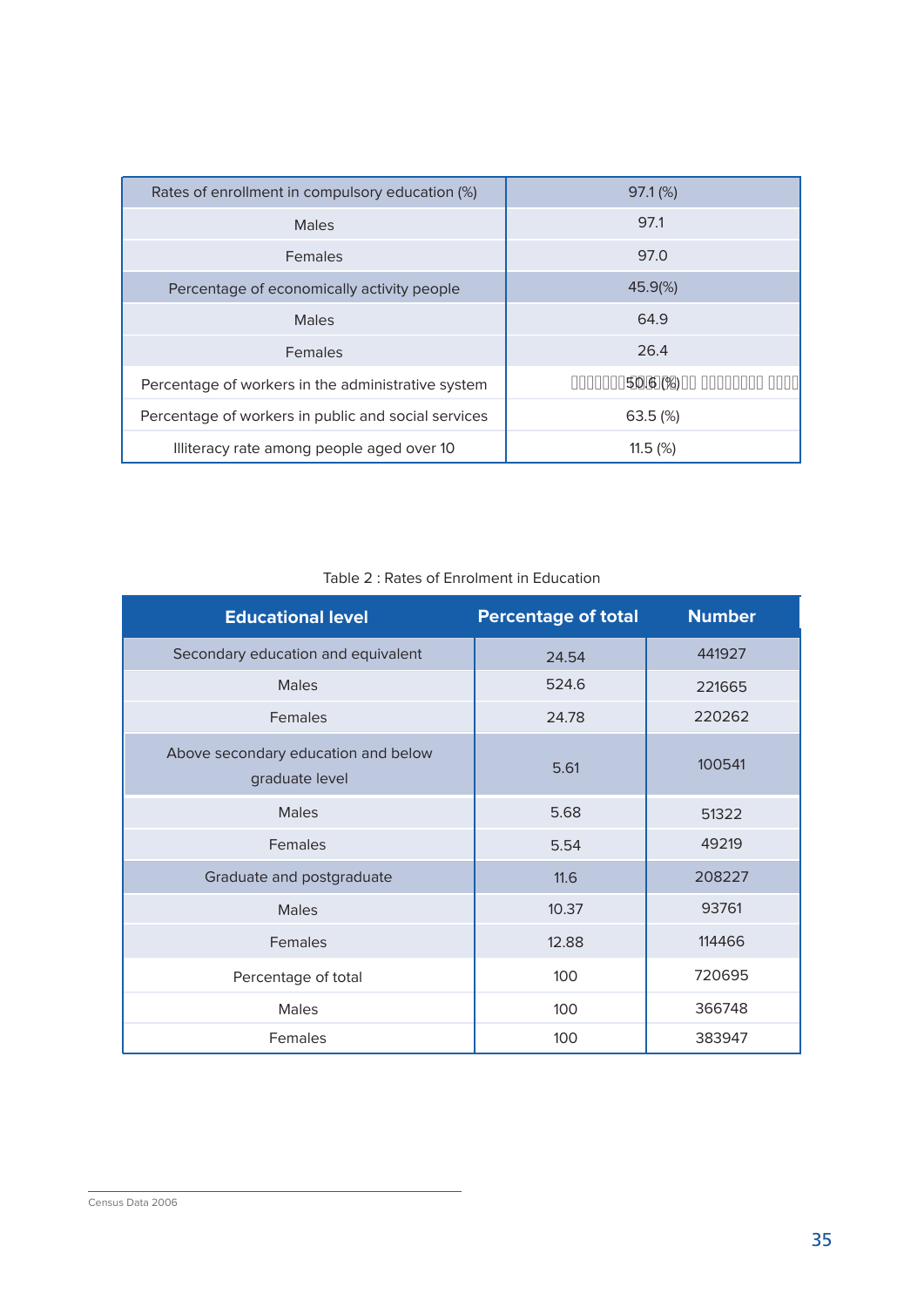| <b>Distribution of human resources</b>                          |                                        | <b>Number of people</b> |         |              |
|-----------------------------------------------------------------|----------------------------------------|-------------------------|---------|--------------|
|                                                                 |                                        | <b>Males</b>            | Females | <b>Total</b> |
|                                                                 | Working                                | 940133                  | 388153  | 1328286      |
| <b>Economically</b>                                             | Jobseeker who has previously<br>worked | 6060                    | 748     | 6808         |
| active                                                          | Seeking first job                      | 25225                   | 88571   | 340786       |
|                                                                 | Total jobseekers                       | 258275                  | 89319   | 347594       |
|                                                                 | Total economically active population   | 1198408                 | 477472  | 1675880      |
|                                                                 | <b>Students</b>                        | 430362                  | 428019  | 858381       |
| <b>Economically</b>                                             | <b>Housewives</b>                      |                         | 845552  | 845552       |
| inactive                                                        | Retired                                | 164371                  | 15071   | 179442       |
|                                                                 | Others                                 | 53344                   | 39720   | 93064        |
|                                                                 | Total economically inactive population | 648077                  | 1328362 | 1976439      |
| Total human resources                                           |                                        | 1846485                 | 1805834 | 3652319      |
| Rate of contribution of human resources to<br>economic activity |                                        | 64.90%                  | 26.44%  | 45.89%       |
| Rate of unemployment amongst the economically<br>active         |                                        | 21.55%                  | 18.71%  | 20.74%       |

#### Table 3: Distribution of Working Age Population by Employment Status and Gender (2006)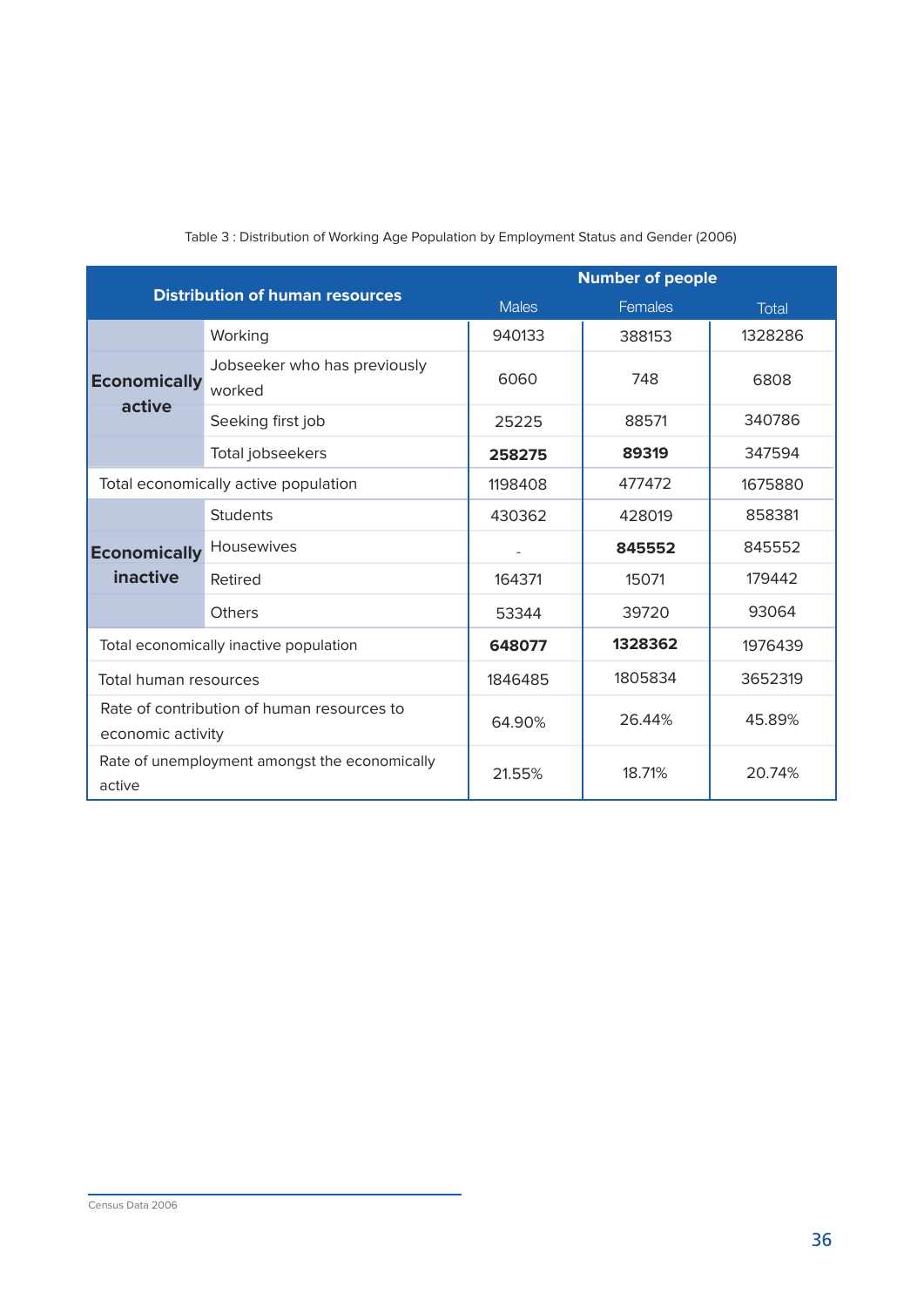|                                                                       | <b>Percentage of total workforce</b> |       |              |
|-----------------------------------------------------------------------|--------------------------------------|-------|--------------|
| <b>Type of economic activity</b>                                      | Men                                  | Women | <b>Total</b> |
| Agriculture and hunting                                               | 10.79                                | 4.87  | 8.85         |
| Fishing                                                               | 0.12                                 | 0.01  | 0.09         |
| Mining and quarrying                                                  | 3.48                                 | 0.55  | 2.55         |
| Manufacturing                                                         | 4.71                                 | 1     | 3.53         |
| Electricity, gas and water                                            | 4.08                                 | 0.54  | 2.97         |
| Building and constructions                                            | 0.41                                 | 0.39  | 2.41         |
| Wholesale, retail and related services                                | 10.59                                | 0.91  | 7.56         |
| Hospitality                                                           | 0.46                                 | 0.19  | 0.37         |
| Transport, storage and driving                                        | 6.65                                 | 0.87  | 4.83         |
| <b>Financial intermediation</b>                                       | 1.56                                 | 0.91  | 1.34         |
| Real estate                                                           | 1.04                                 | 0.54  | 0.87         |
| General administration                                                | 32.87                                | 10.94 | 25.82        |
| Education                                                             | 16.42                                | 66.99 | 30.82        |
| Healthcare and social security                                        | 3.40                                 | 9.57  | 5.13         |
| Public services, social and personal services                         | 2.28                                 | 0.82  | 1.81         |
| Housekeeping and home services and embassies                          | 0.05                                 | 0.01  | 0.04         |
| Undeclared or working in international organizations<br>and embassies | 1.09                                 | 0.90  |              |
| <b>Total</b>                                                          | 100                                  | 100   | 100          |

#### Table 4: Distribution of Libyan workers (Employed and Unemployed) by Sector and Gender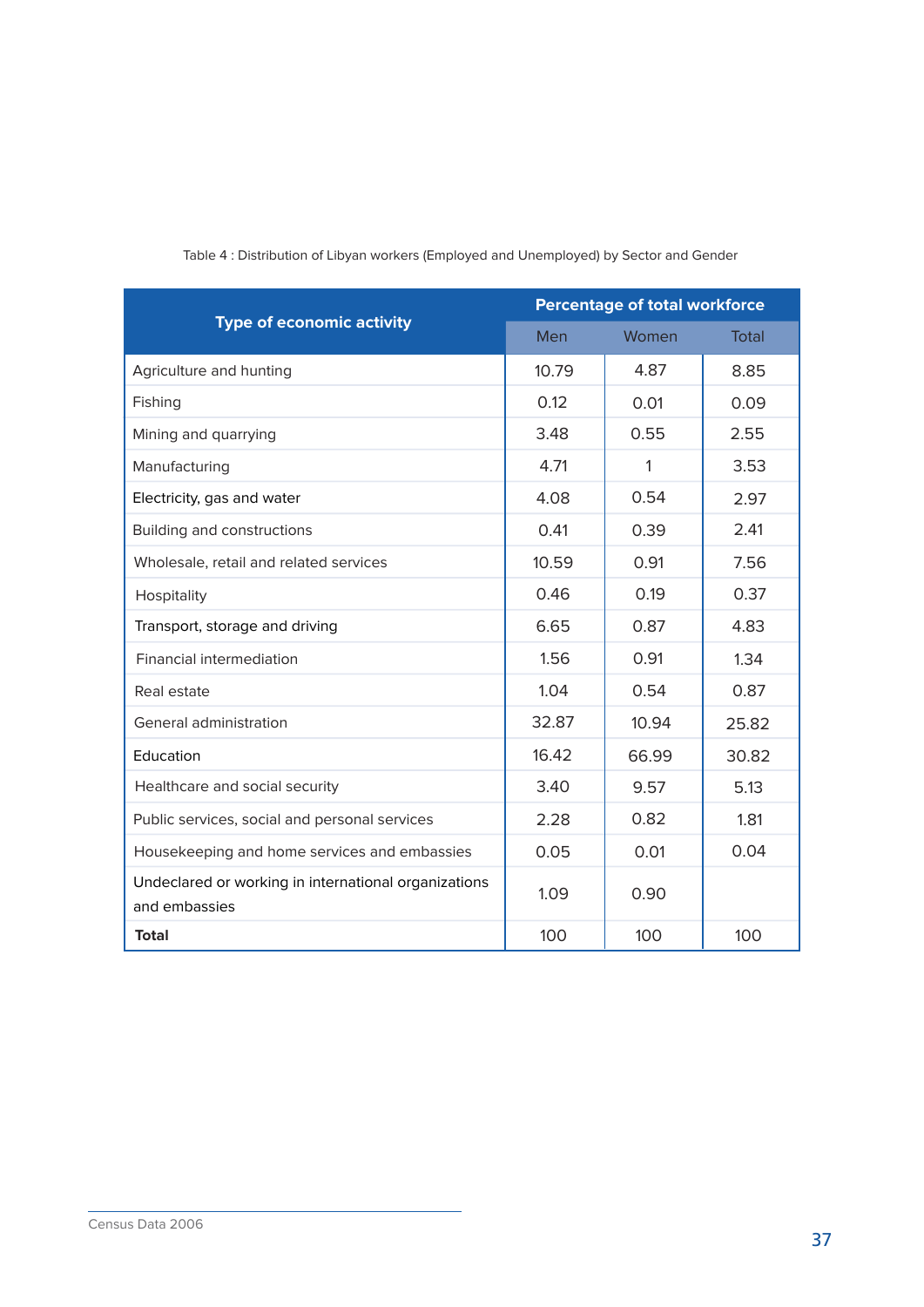#### Table 5: Number of Employees Categorized as Surplus Staff

|         | <b>Percentage</b> | <b>Number</b> |
|---------|-------------------|---------------|
| Females | 54%               | 218109        |
| Males   | 46%               | 183775        |
| Total   | 100%              | 401884        |

#### Table 6: Women's Marital Status

| <b>Category</b>                                                 | <b>Number</b> |
|-----------------------------------------------------------------|---------------|
| <b>Divorced</b>                                                 | 27738         |
| Widowed                                                         | 131194        |
| Total                                                           | 158932        |
| Percentage of divorcees and widows among female human resources | 8%            |

#### Table 7: Summary of Population and Workforce Indicators (in thousands)

| <b>Category</b>                                          | <b>Males</b> | <b>Females</b> | <b>Total</b> |
|----------------------------------------------------------|--------------|----------------|--------------|
| Total Libyan population                                  | 3,087.8      | 2,914.0        | 6,001.8      |
| Working age population                                   | 2,009        | 1.905          | 3,914        |
| Activity rate                                            | 64.5         | 39.2           | 52.2         |
| (Workforce (thousands                                    | 1,297,000    | 747            | 2,043        |
| (Number of workers (thousands)                           | 1,109        | 579            | 1,688        |
| Percentage of total working age population in employment | 55.2         | 30.4           | 43.1         |
| (Number of unemployed (thousands)                        | 187,900      | 167.4          | 355.3        |
| Unemployment rate                                        | 14.5         | 22.4           | 17.4         |

Data obtained directly from the General Information Authority Census Data 2006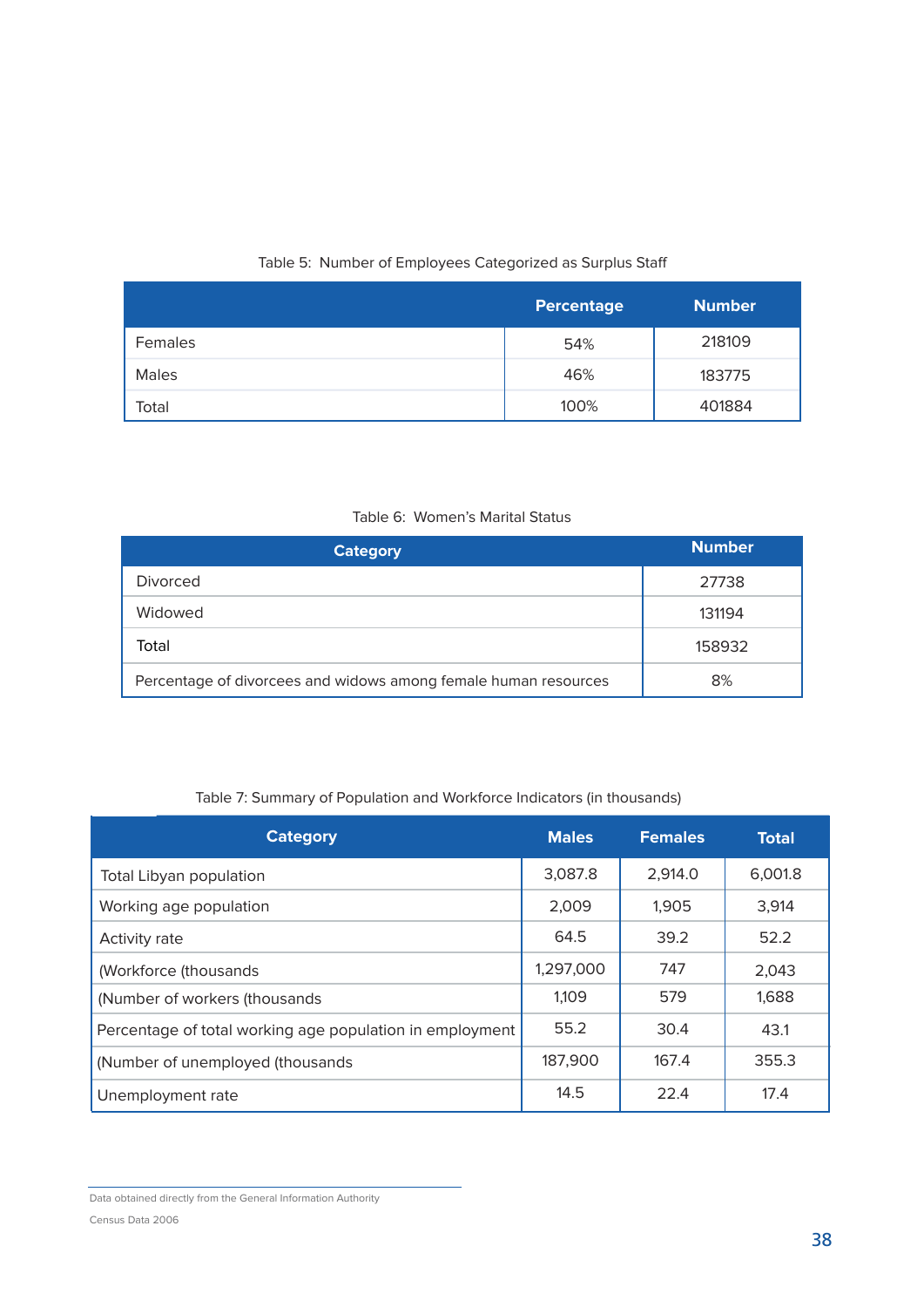| <b>Employment Status</b>                    | <b>Men</b> | <b>Women</b> | <b>Total</b> |
|---------------------------------------------|------------|--------------|--------------|
| Government work                             | 1,325.5    | 538.8        | 786.6        |
| Work in corporations owned by the community | 100.8      | 20.0         | 80.7         |
| Work in public shareholding companies       | 48.8       | 3.3          | 45.5         |
| Work in public co-owned companies           | 21.7       | 2.6          | 19.1         |
| Work in foreign companies                   | 8.7        | 1.0          | 7.7          |
| Work in private co-owned companies          | 10.7       | 1.9          | 8.8          |
| Work for others                             | 35.4       | 4.7          | 30.7         |
| Self-employed with others                   | 26.5       | 0.7          | 25.8         |
| Self-employed                               | 92.6       | 2.9          | 89.7         |
| Family work                                 | 15.7       | 2.3          | 13.3         |
| Undeclared                                  | 1.8        | 1.0          | 0.8          |
| <b>Total</b>                                | 1,688.0    | 579.2        | 1,108.8      |

#### (Table 8-a: Distribution of Libyan Workers by Employment Status and Gender (thousands

(Table 8-b: Distribution of Libyan workers by Employment status and Gender (percentages

| <b>Employment Status</b>                    | <b>Males</b> | <b>Females</b> | <b>Total</b> |
|---------------------------------------------|--------------|----------------|--------------|
| Government work                             | 71.0         | 93.0           | 78.5         |
| Work in corporations owned by the community | 7.3          | 3.5            | 6.0          |
| Work in public shareholding companies       | 4.1          | 0.6            | 2.9          |
| Work in public co-owned companies           | 1.7          | 0.5            | 1.3          |
| Work in foreign companies                   | 0.7          | 0.2            | 0.5          |
| Work in private co-owned companies          | 0.8          | 0.3            | 0.6          |
| Work for others                             | 2.8          | 0.8            | 2.1          |
| Self-employed with others                   | 2.3          | 0.1            | 1.6          |
| Self-employed                               | 8.1          | 0.5            | 5.5          |
| Family work                                 | 1.2          | 0.4            | 0.9          |
| Undeclared                                  | 0.1          | 0.2            | 0.1          |
| <b>Total</b>                                | 100          | 100            | 100          |

The percentage is out of total workers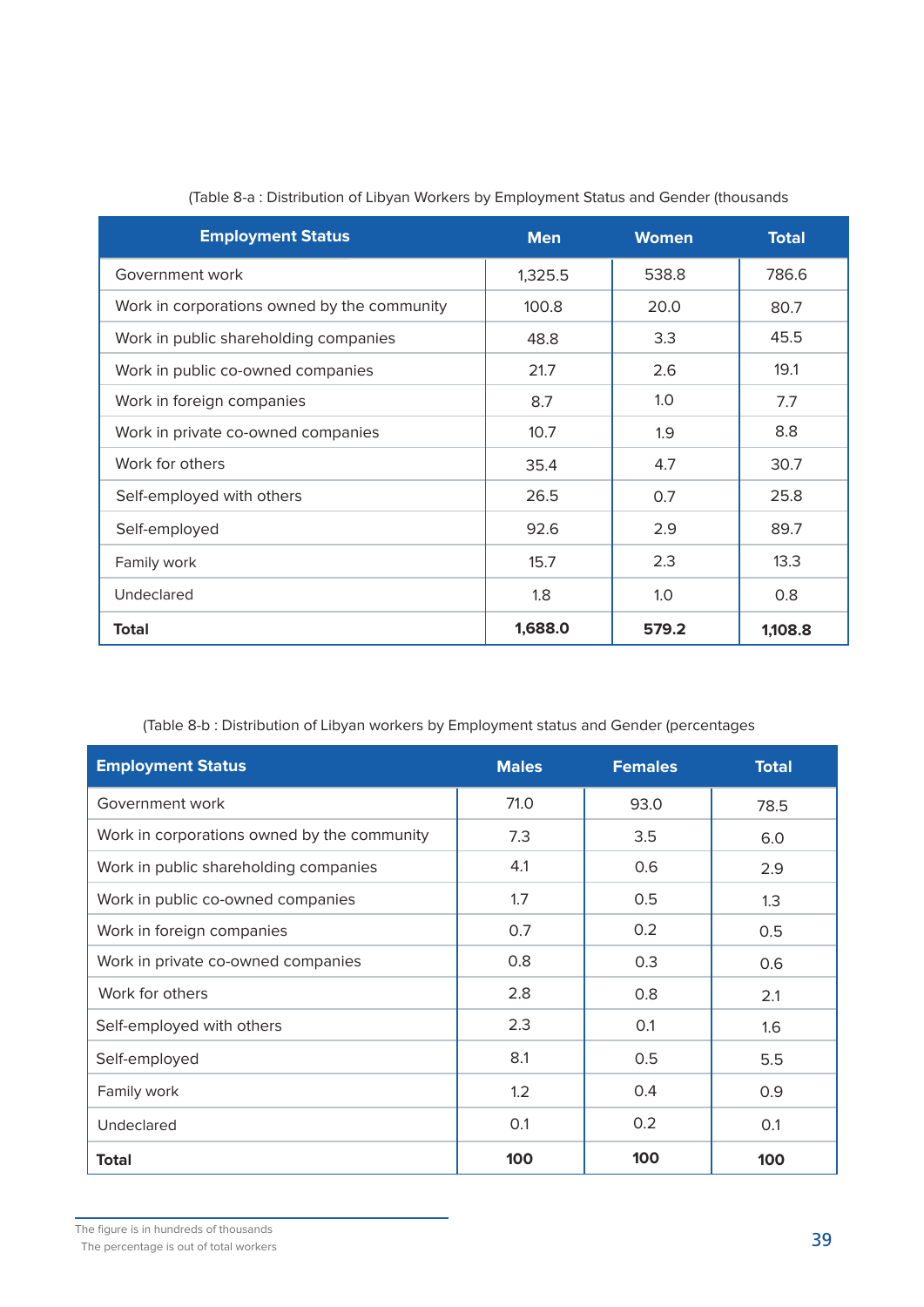| <b>Age group</b> | <b>Women</b> | <b>Men</b> | <b>Total</b> |
|------------------|--------------|------------|--------------|
| $24 - 25$        | 67.9         | 40.9       | 48.7         |
| $34 - 25$        | 32.8         | 23.8       | 27.3         |
| 44-35            | 11.5         | 8.2        | 9.5          |
| 54-45            | 9.5          | 3.5        | 5.2          |
| 64-55            | 12.6         | 1.4        | 2.8          |
| $65+$            | 51.7         | 2,1        | 4.8          |
| <b>Total</b>     | 25.1         | 15.9       | 19.0         |

Table 9-a: Unemployment Rates by Gender and Age Group

#### Table 9-b: Number of Jobseekers by Age Group and Gender (thousands)

| <b>Age group</b> | <b>Males</b> | <b>Females</b> | <b>Total</b> |
|------------------|--------------|----------------|--------------|
| 24-25            | 56.7         | 38.4           | 95.2         |
| 34-25            | 100.4        | 87.9           | 188.3        |
| 44-35            | 30.1         | 25.8           | 55.8         |
| 54-45            | 7.7          | 8.3            | 16.0         |
| 64-55            | 1.1          | 1.4            | 2.6          |
| $65+$            | 0.2          | 0.2            | 0.4          |
| <b>Total</b>     | 196.2        | 162.1          | 358.3        |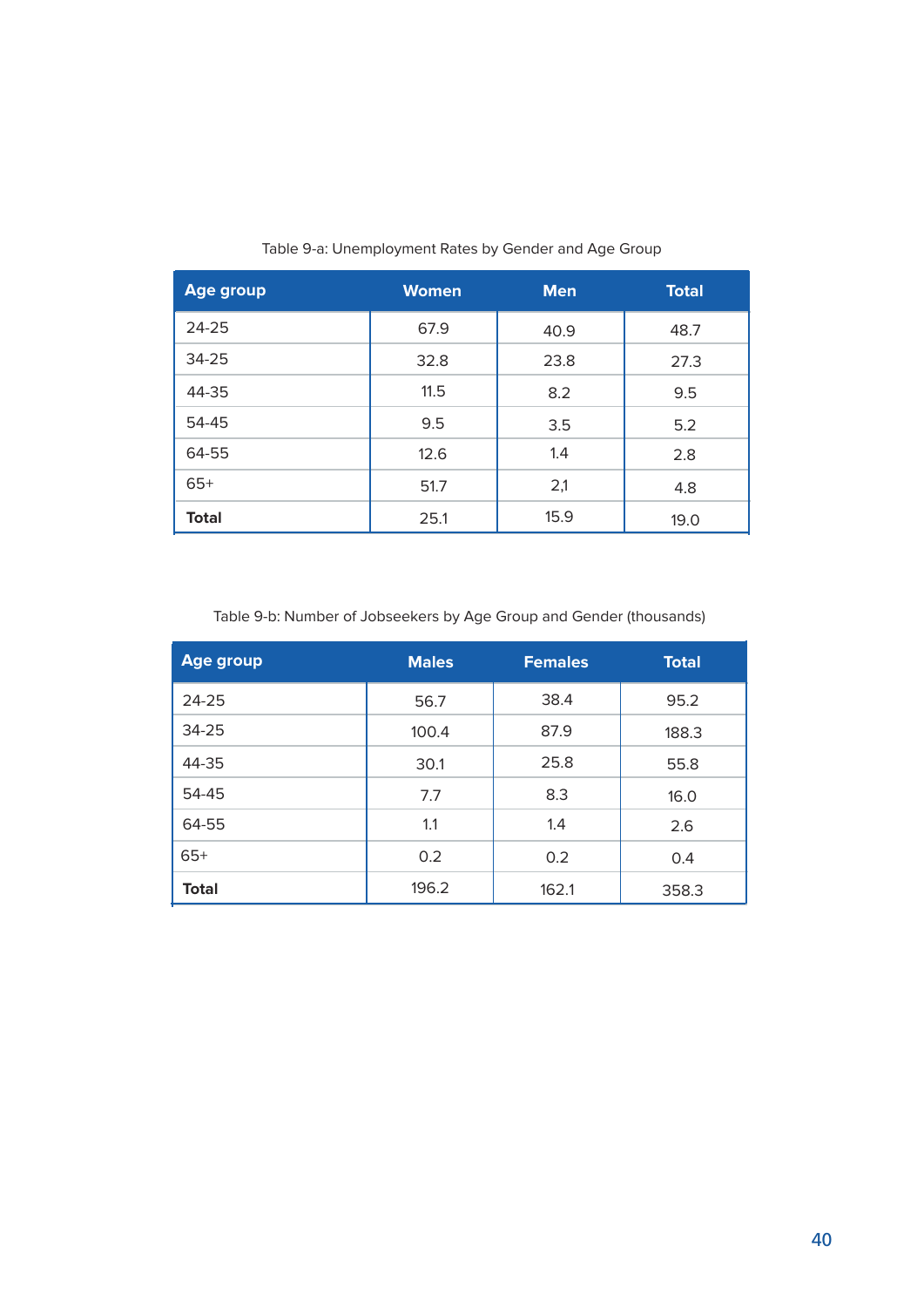| <b>Region</b>    | <b>Males</b> | <b>Females</b> | <b>Total</b> |
|------------------|--------------|----------------|--------------|
| Tobruk           | 13.2         | 32.8           | 21.0         |
| Darnah           | 7.0          | 9.8            | 8.3          |
| Green Mountain   | 8.8          | 10.2           | 9.4          |
| Al-Maraj         | 17.1         | 35.7           | 25.0         |
| Benghazi         | 14.3         | 24.4           | 17.4         |
| Al-wahat         | 9.6          | 45.7           | 21.3         |
| Al-kufrah        | 11.4         | 12.2           | 11.7         |
| Sirte            | 18.0         | 20.9           | 19.0         |
| Al-jufrah        | 12.0         | 9.4            | 10.7         |
| Misrata          | 15.2         | 25.4           | 18.0         |
| Al-mirghib       | 18.7         | 31.7           | 22.5         |
| Tripoli          | 15.2         | 28.1           | 19.3         |
| Al-jafarah       | 20.5         | 18.3           | 19.7         |
| Al-zawyiah       | 9.6          | 19.9           | 13.7         |
| Zouara           | 9.6          | 10.3           | 9.9          |
| Western Mountain | 17.5         | 21.4           | 19.1         |
| Nalut            | 5.9          | 13.7           | 9.4          |
| Sebha            | 11.3         | 22.7           | 15.5         |
| Wadi Al-shati    | 7.8          | 13.4           | 10.3         |
| Murzuq           | 12.8         | 24.9           | 18.3         |
| Wadi Al-hayah    | 14.5         | 27.2           | 20.1         |
| Ghat             | 14.9         | 28.7           | 20.6         |
| Ajdabiya         | 16.3         | 30.0           | 21.9         |
| <b>Total</b>     | 14.5         | 22.4           | 17.4         |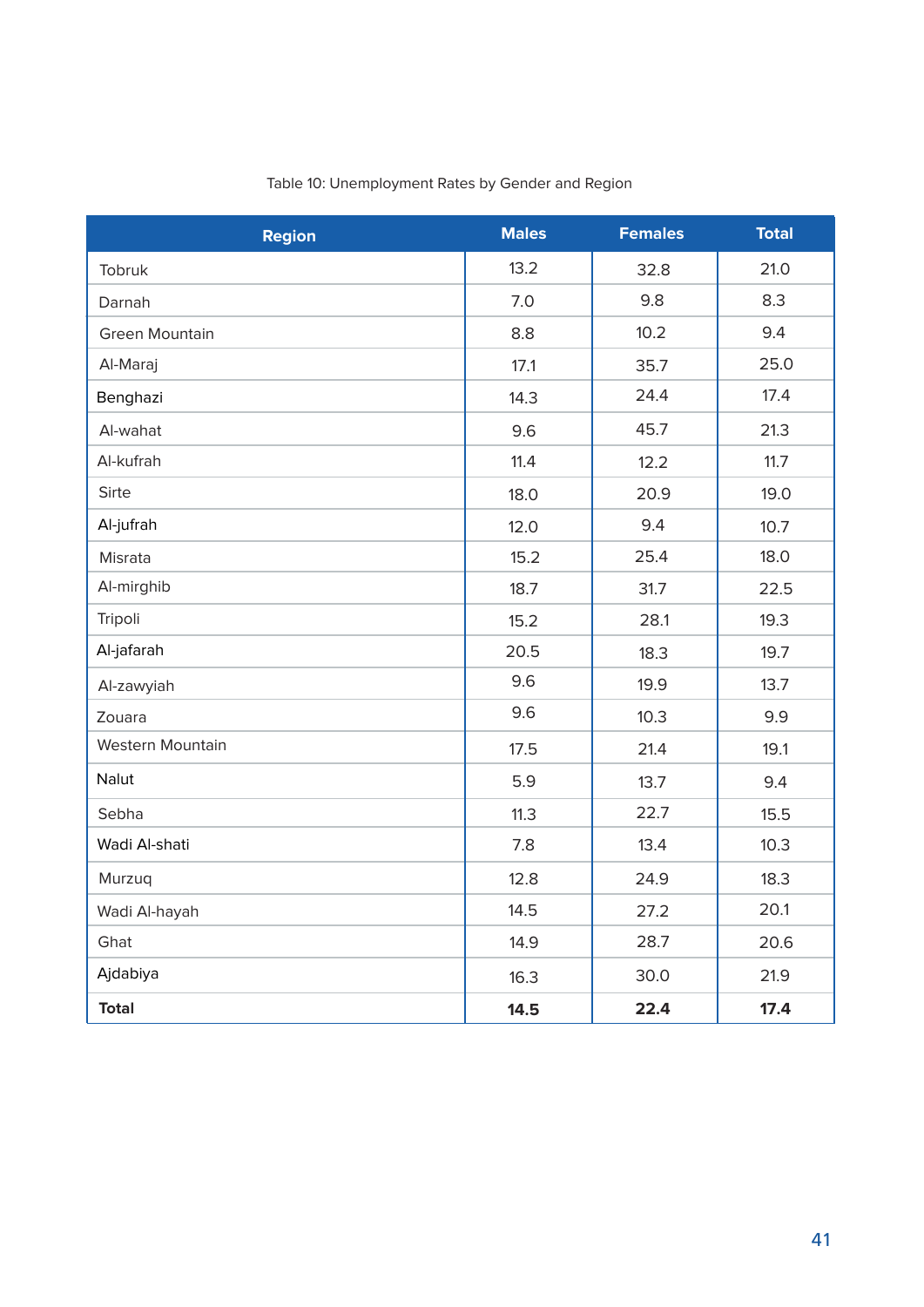#### **Acknowledgments**

We would like to thank the researcher Mohamed Tantoush for his help in collecting and analyzing quantitative data despite the difficulty in obtaining it, and also for contributing to editing the study.

The team at the Friedrich Ebert Foundation and Jusoor Center for Studies and Development would like to express their gratitude for the support, cooperation, and valuable input of those who participated in discussions and their significant contribution in the study. We would also like to thank all those who helped with proofreading and giving notes and suggestions to enrich this study.